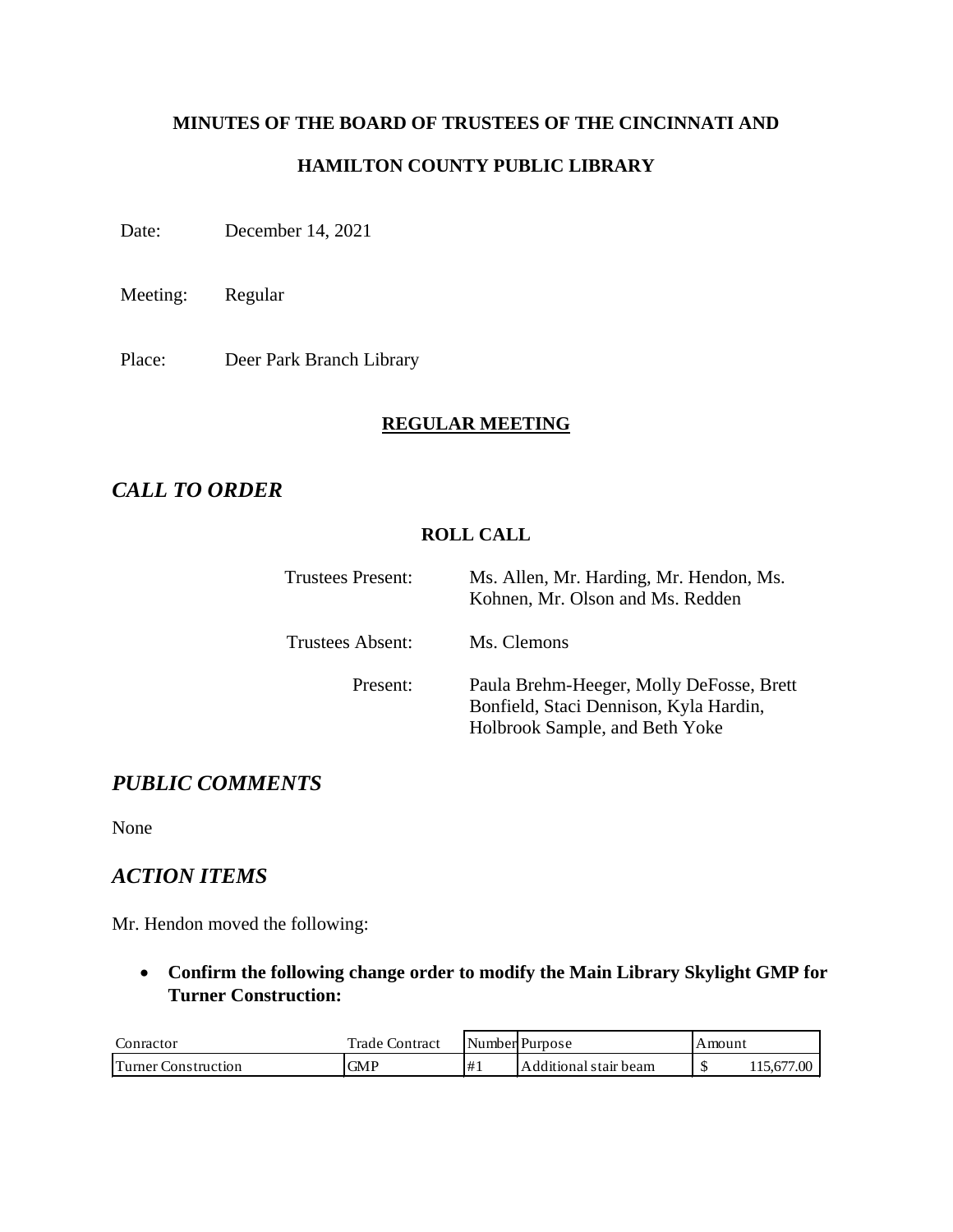• **Authorize the Eva Jane Romaine Coombe Director to modify the current agreement with Turner Construction via GMP amendment for the Main Library South Plaza and Mezzanine Demolition – GMP inclusive of CMR fee and CMR contingency equal to or less than \$5,200,000 with an overall project budget of \$5,550,000.**

The elevator replacement work is ongoing and is on schedule to be completed in April 2022. The north plaza work is almost complete with the exception of the wall along Prior Alley. The skylight installation is expected to be complete by the end of December.

As the interior design has progressed, it was determined that the installation of a beam would be necessary to support the social stair. The most logical course is to install the beam during the skylight work while the crane and the "dance floor" are in place.

# • **Confirm the following change orders to modify the Walnut Hills GMP for Megen Construction:**

|                           |            |     | Required retaining wall from lower level door in original |           |
|---------------------------|------------|-----|-----------------------------------------------------------|-----------|
| <b>Megen Construction</b> | <b>GMP</b> | #12 | <b>building</b>                                           | 43.362.10 |
|                           |            |     |                                                           |           |
| Megen Construction        | <b>GMP</b> | #13 |                                                           | 59.952.02 |

The walls on the addition are almost complete. The structural steel is being installed. We continue to work with Megen Construction to minimize necessary change orders. The Library recently learned of an issue related to the sprinkler system. The system was designed based on what is now considered as erroneous flow test results. In order to accommodate the accurate flow test results, the piping in the current design is being upsized to function properly. In addition, a previously identified issue related to the need for a new retaining wall exiting the current building has been identified. The project remains within the overall budget.

• **Authorize the Eva Jane Romaine Coombe Director to modify the current agreement with Megen Construction via GMP amendment for the Madisonville Branch Lease Buildout – GMP inclusive of CMR fee and CMR contingency equal to or less than \$2,300,000 with an overall project budget of \$3,300,000.**

The Library is expected to take possession of the shell in early January so that the construction can begin. Megen Construction is finalizing the GMP and it is expected to be presented at the Board meeting for approval.

#### FMP Status of Capital Projects

We have made excellent progress in the second full year of the FMP and through the third year of the additional levy funding.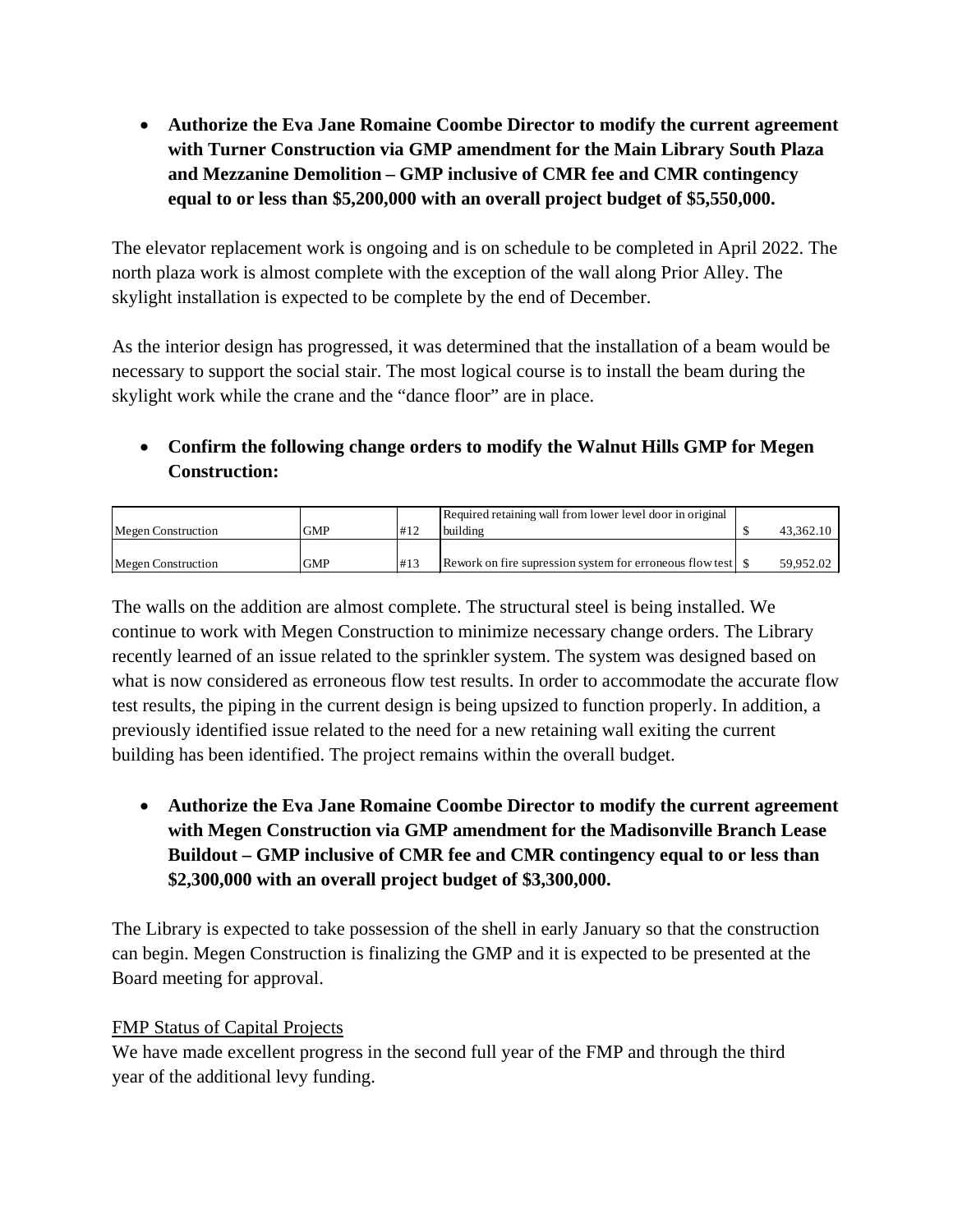The Energy Retrofit Project (2020), the Price Hill Branch replacement (2021), and the Deer Park Branch replacement (2021) have all been completed. The Walnut Hills Branch replacement is under construction and the Madisonville Branch replacement construction is expected to begin in early 2022.

At the Main Library, the north plaza renovation, elevator replacement project, and skylight replacement project will all be completed in late 2021 or early 2022. The demolition of the south plaza and mezzanine will begin in early 2022 with the interior renovations of the south building beginning as soon as the site is ready upon completion of the demolition. We plan to bundle the next planned projects, the Forest Park Branch relocation/replacement (dependent upon land procurement), West End Branch renovation, and Symmes Township Branch parking expansion and renovation as one package.

• **For the calendar year 2022, authorize the Eva Jane Romaine Coombe Director to publish bid requests and enter into agreements with the lowest responsible bidders for projects with a construction estimate of less than \$1,500,000 that will involve design professionals with fees of less than \$50,000.** 

This is a continuation of the authorization from 2021 and will keep projects on track and not hindered by the timing of Board meetings. All bids will be reviewed with the Chair of the Facilities Finance and Audit Committee and be reported at the next Board meeting.

In 2022, we will begin ongoing maintenance work at Avondale, Pleasant Ridge and Corryville. We will also work on a Green Township Branch refresh.

• **Approve the following advertisement for requests for Statement of Qualification for the design professional for 2022-2027 Branch Replacements and Renovations.**

#### NOTICE OF REQUEST FOR QUALIFICATIONS

#### 2022 – 2027 BRANCH REPLACEMENTS AND RENOVATIONS

The Cincinnati and Hamilton County Public Library is requesting statements of qualifications pursuant to Ohio Revised Code Sections 153.65-153.71, from firms to provide design services for 2022-2027 Branch Replacements and Renovations under a term agreement with individual phases to be authorized via a task order system. The Library will determine in its sole discretion whether to award future phases to the Architect under the term agreement.

The source of funding is from the Building and Repair Fund budget of the Cincinnati and Hamilton County Public Library. The anticipated date for commencing design is February 2022 with the first task order to include a renovation of the West End Branch (project budget \$1,000,000), Symmes Township Branch Renovation and Parking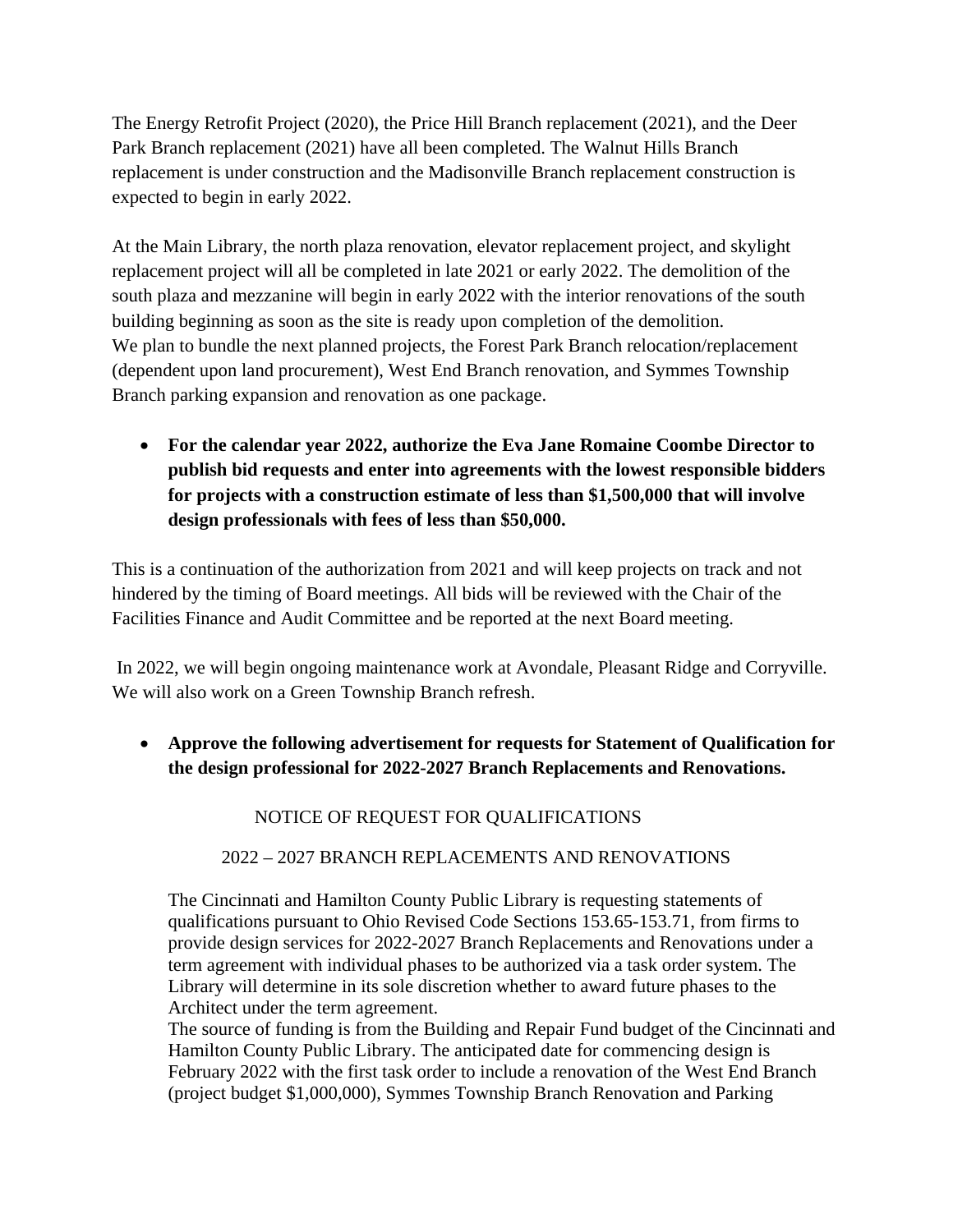Expansion (project budget of \$4,000,000) and a new branch to replace an existing branch – location to be determined (project budget of \$12,000,000). Questions may be directed to, and Requests for Qualifications may be obtained by written request from Molly DeFosse, Chief Finance and Facilities Officer, at [capitalprojectsubmissions@cincinnatilibrary.org.](mailto:capitalprojectsubmissions@cincinnatilibrary.org) Qualifications will be accepted until 4:00 p.m. local time, January 17, 2022.

As noted earlier, we plan to package the proposed Forest Park Branch replacement, West End Branch renovation, and Symmes Township Branch parking expansion and renovation together to improve efficiencies in working with the design professional and the construction manager. This will be a package that will allow us to add more projects under the same agreement at the Library's discretion through 2027.

### • **Approve the Letter of Intent (Exhibit I) to exchange property with the City of Forest Park for the construction of a new Forest Park Branch Library.**

In ongoing discussions with the City of Forest Park, the Library has identified an alternate site for a new branch. The site is flat and in a commercial area next to the Post Office. Forest Park has plans for possible residential development adjacent to the site.

• **Authorize publication of the following notice in order to establish the list of annual Statements of Qualifications from all three types of professional services firms in order to hire an architect, surveyor, or engineer for a project with professional services fees of less than \$50,000.** 

#### **Architect, Engineer or Surveyor Services**

The Board of Trustees of the Cincinnati and Hamilton County Public Library may employ an architect, engineer or surveyor in 2022 **for projects with estimated fees of less than \$50,000. There are not specific projects identified with this request for qualifications but the Library must have qualifications on hand in order to consider an architect, surveyor, or engineer for services or a project less than the threshold**.

Architects, engineers or surveyors interested in being considered should reply with a statement of qualifications no later than Friday, January 14, 2022. Statements of qualification should include information regarding the firm's history; education and experience of owners and key personnel; the technical expertise of the firm's staff for the services provided; previous library projects completed by the firm; the firm's experience and capabilities in cost estimating and construction administration and coordination; and client and contractor references. Proposals should be transmitted to Paula Brehm-Heeger, The Eva Jane Romaine Coombe Director, Third Floor Administrative Offices, Cincinnati and Hamilton County Public Library, 800 Vine Street, Cincinnati, Ohio 45202.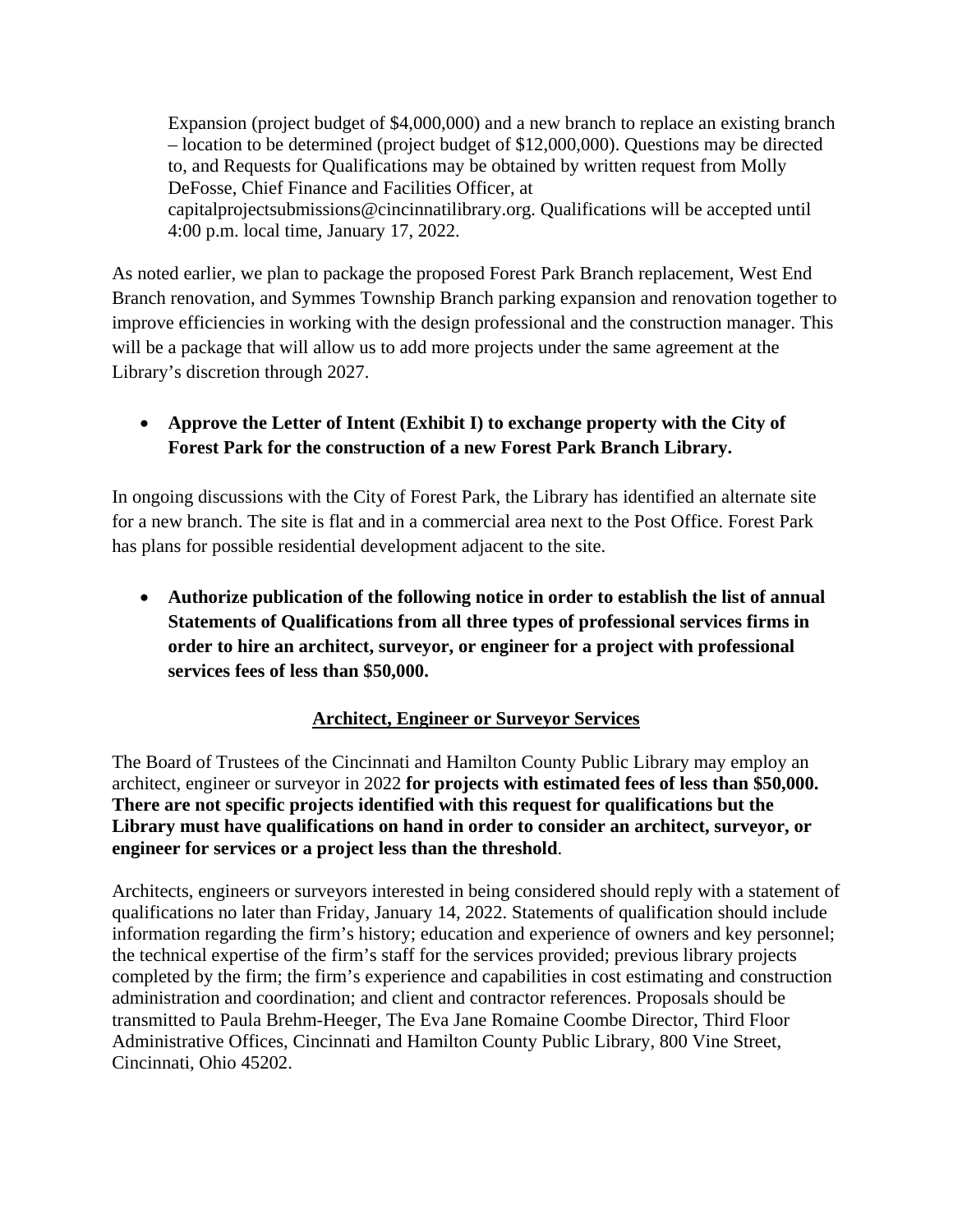- **Approve a 5-year lease renewal (Exhibit II) of the current Bond Hill Branch lease with the Cincinnati-Hamilton County Community Action Agency beginning January 1, 2022. The monthly rent shall increase 1% from \$12,561 per month to \$12,687 per month for the initial year of the term and each succeeding January (2023, 2024, 2025 & 2026) until expiration of this lease, the monthly lease payments shall increase by 1%.**
- **Approve revision of the permanent (trust) fund principal amounts based on donations received in 2021:**

| Fund   | Principal 1/1/2021 | 2021 Donations | Principal 12/31/21 |
|--------|--------------------|----------------|--------------------|
| lAbell | 103.217.00         | 155.00         | 103,372.00         |
| King   | 25,620.00          | 1,000.00       | 26,620.00          |

• **Authorize for the following revisions to estimated resources and annual appropriations:**

#### *Building and Repair Fund*

*Revenue*

|                                        | Other Financing Sources - Transfers In | 4,000,000.00 |
|----------------------------------------|----------------------------------------|--------------|
|                                        | Increase in resources                  | 4,000,000.00 |
| <b>General Fund</b><br><i>Expenses</i> |                                        |              |
|                                        | Other Financing Uses - Transfers Out   | 4,000,000.00 |
|                                        | Increase in expenses                   | 4,000,000.00 |
|                                        |                                        |              |

As previously reported, PLF revenues are greater than originally estimated. Based on the overall FMP needs exceeding available funding and challenging market conditions, we are requesting a Transfer Out from the General Fund of \$4,000,000 offsetting the above-mentioned savings. Also, we are requesting an increase in the Building and Repair Fund in Transfers In in the amount of \$4,000,000.

- **Authorize the transfer of funds from the General Fund to the Building and Repair Fund included in the above revisions of the 2021 Estimated Resources and Annual Appropriations.**
- **Authorize revision to General Fund and the CARES Act Grant Fund appropriations as needed from now until the end of the year in order to close out the funds for 2021. Any revisions made will be reported to the Board in February 2022.**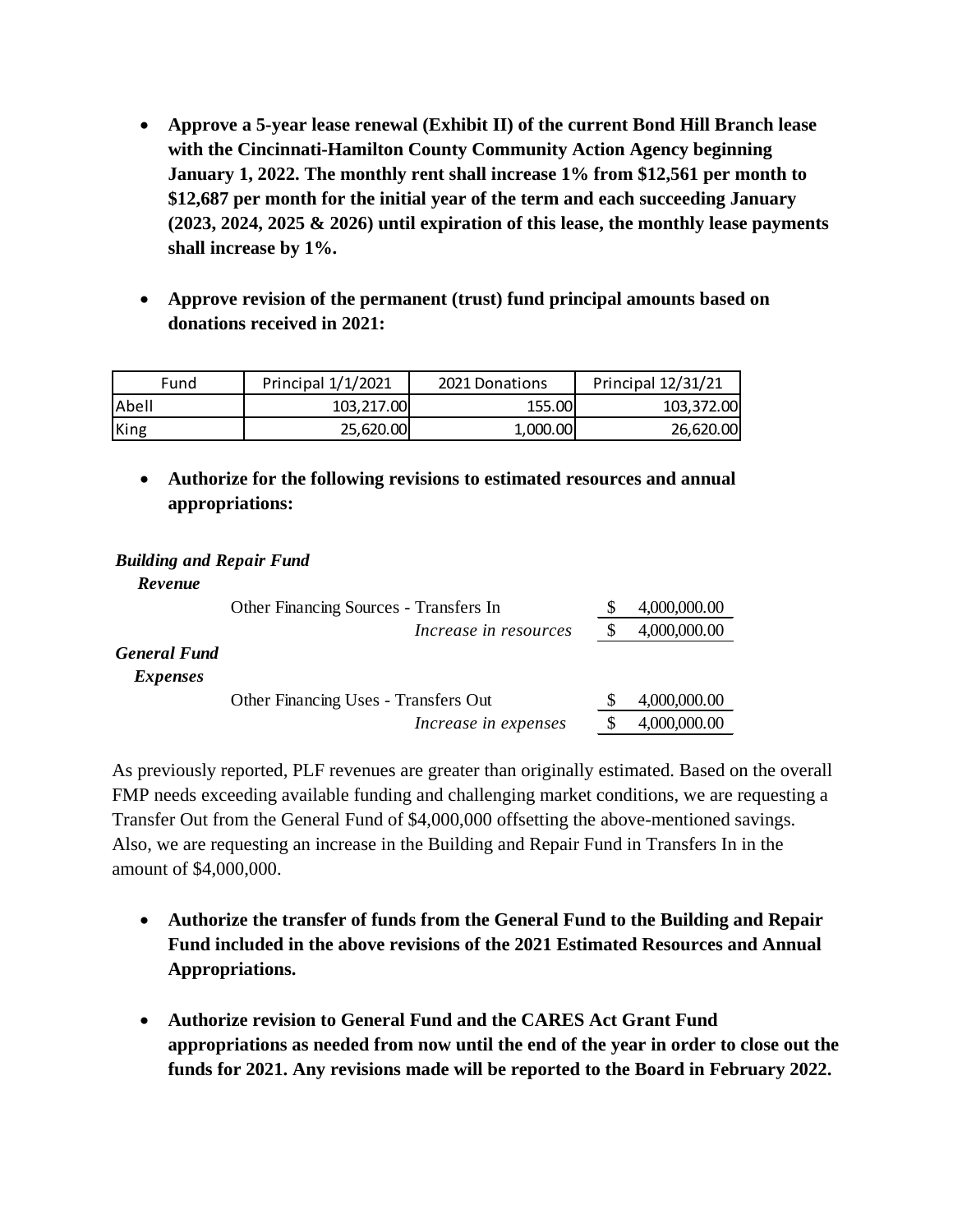• **Approve that all unencumbered funds be carried forward in the General Fund at 12/31/2021 in accordance with Ohio Revised Code Section 3375.40(L) states that a board of library trustees may "at the end of any fiscal year, unless doing so would be contrary to law, set aside any unencumbered surplus remaining in the general or any other fund of the free public library under its jurisdiction for any purpose, including creating or increasing a special building and repair fund, or for operating the library or acquiring equipment and supplies".**

We are anticipating an unencumbered balance of approximately \$21 - 22 million to carry forward to 2022. This includes an operating contingency of \$1,750,000, representing the allowable 3% of the budget, and approximately \$19.25-20.25 million available for operations in 2022, which equates to slightly more than two months of operating expenses.

#### Mr. Olson seconded.

Voting for the motion: Ms. Allen, Mr. Harding, Mr. Hendon, Ms. Kohnen, Mr. Olson and Ms. Redden … 6 ayes. The motion carried. **(56-2021).**

Ms. Allen recommended the following:

• **Approve 2022 staff merit increases, new pay structure, and the addition of a Parental Leave Policy as follows:**

#### 2022 MERIT INCREASES

Under our current compensation plan, staff are eligible to receive pay increases based on their performance reviews, which are completed each year between February and March. The 2022 budget includes a merit budget of 3%. Each manager is responsible for allocating the increases within their respective departments and branches and the amount allocated may vary as it is based on performance. To adequately recognize exceptional performance, we will again include an additional amount of .25% for Managers' discretion in recognizing exceptional performers. It is also recommended that staff who are currently at the maximum of their pay range, often referred to as red-circled, receive a one-time, lump-sum payment of up to 3.25% of their annual pay, based on performance, and that the Eva Jane Romaine Coombe Director be eligible for a merit increase that is up to the equivalent percentage budgeted for staff. The funding associated with this plan will be included in the budget outlined in the Facilities, Finance & Audit Report.

#### NEW PAY STRUCTURE

In January 2021, the Library began an extensive Compensation Review with the assistance of compensation consultant, Segal Group. The goals of the Compensation Review were to raise the starting wage of our entry-level positions and to ensure alignment of our classification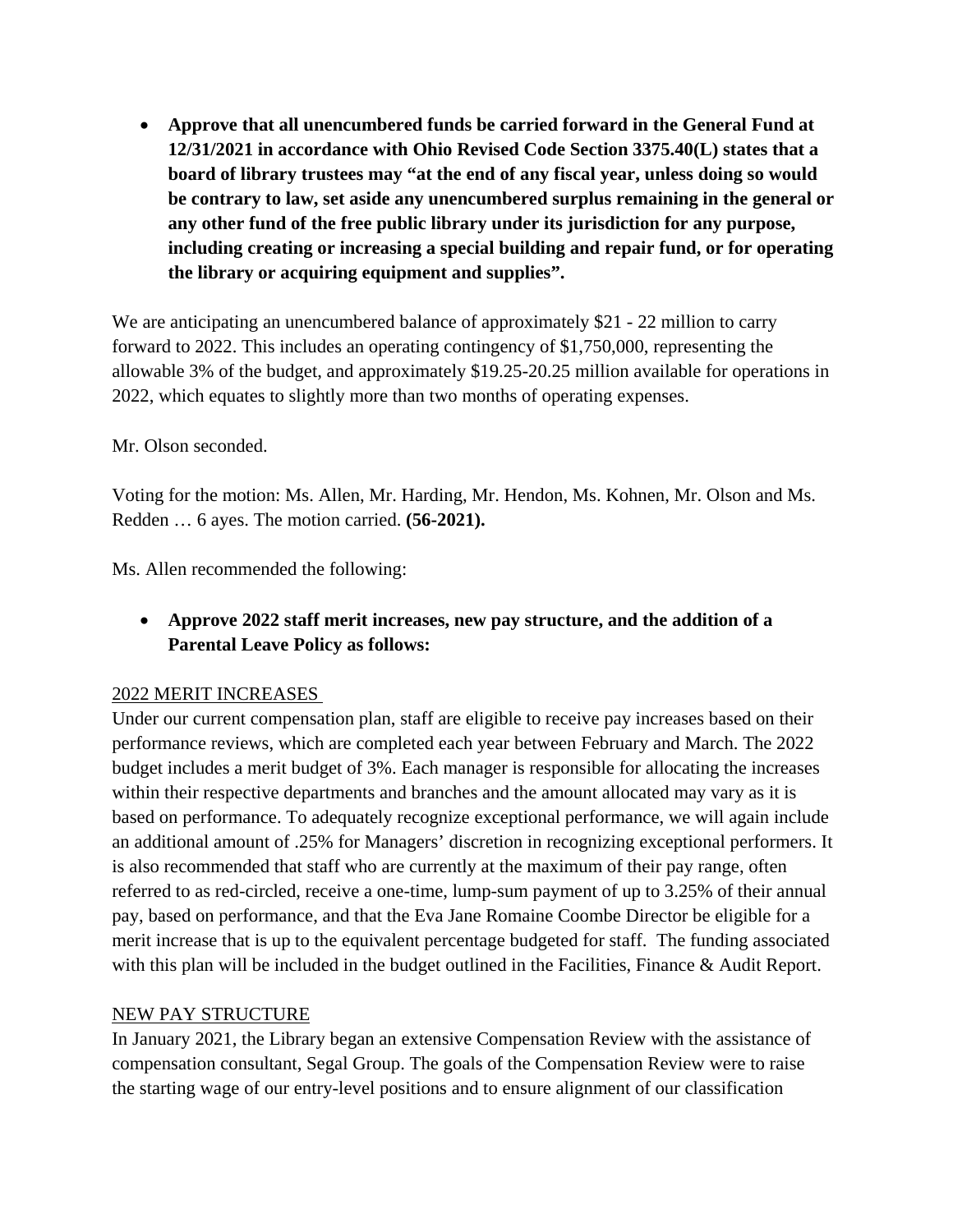structure with the duties and responsibilities of our positions. The Compensation Review is now complete and approval is requested for the revised Pay Structure, shown in Exhibit I. Our current Pay Structure is shown in Exhibit II.

#### PARENTAL LEAVE POLICY

A top organizational priority for 2021 has been to invest in staff and to recommend policies and practices that acknowledge and appreciate the needs of staff. In alignment with this effort, we are recommending the addition of a Paid Parental Leave Policy. The leave would provide for 4 weeks of paid leave at the staff member's approved weekly hours. This leave would be paid at 100% of a staff member's hourly pay rate and would be separate from any PTO or Sick Time. We are requesting approval of the proposed Paid Parental Leave Policy as shown in Exhibit III. The Parental Leave Guidelines are available in Exhibit IV.

#### Mr. Hendon seconded.

Voting for the motion: Ms. Allen, Mr. Harding, Mr. Hendon, Ms. Kohnen, Mr. Olson and Ms. Redden … 6 ayes. The motion carried. **(57-2021).**

# *INFORMATIONAL ITEMS*

## **EVA JANE ROMAINE COOMBE DIRECTOR'S REPORT**

Ms. Brehm-Heeger reported that:

• As part of our Main Library plaza renovation, we are working to transform the plaza area and engage public residents and visitors in outdoor programming with the Library as a destination in the urban core. As part of the larger renovation plan, an art installation will help create a strong anchoring presence, as a unique and iconic work on the public plaza that invites interaction and delight from audiences of all ages. We are working with local nonprofit organization ArtWorks to procure this public art with Artworks and the Library crafting an RFQ which served as a call to artists. One hundred and forty-four submissions were received and Artworks narrowed the field to 30. Library staff from Marketing, Public Safety and Facilities reviewed these 30, along with project Design professionals (the architects and landscape architects from the Main Library project). Community representatives from a handful of agencies that represent various cultural organizations and partners were invited to participate, too. Trustees Redden and Allen were also involved in the review. Artworks provided review results and the Design team, Molly DeFosse, the Library's Chief Finance and Facilities Officer, Liz Miller from Artworks and I did interviews with several artists and collectively selected the final three. These three are: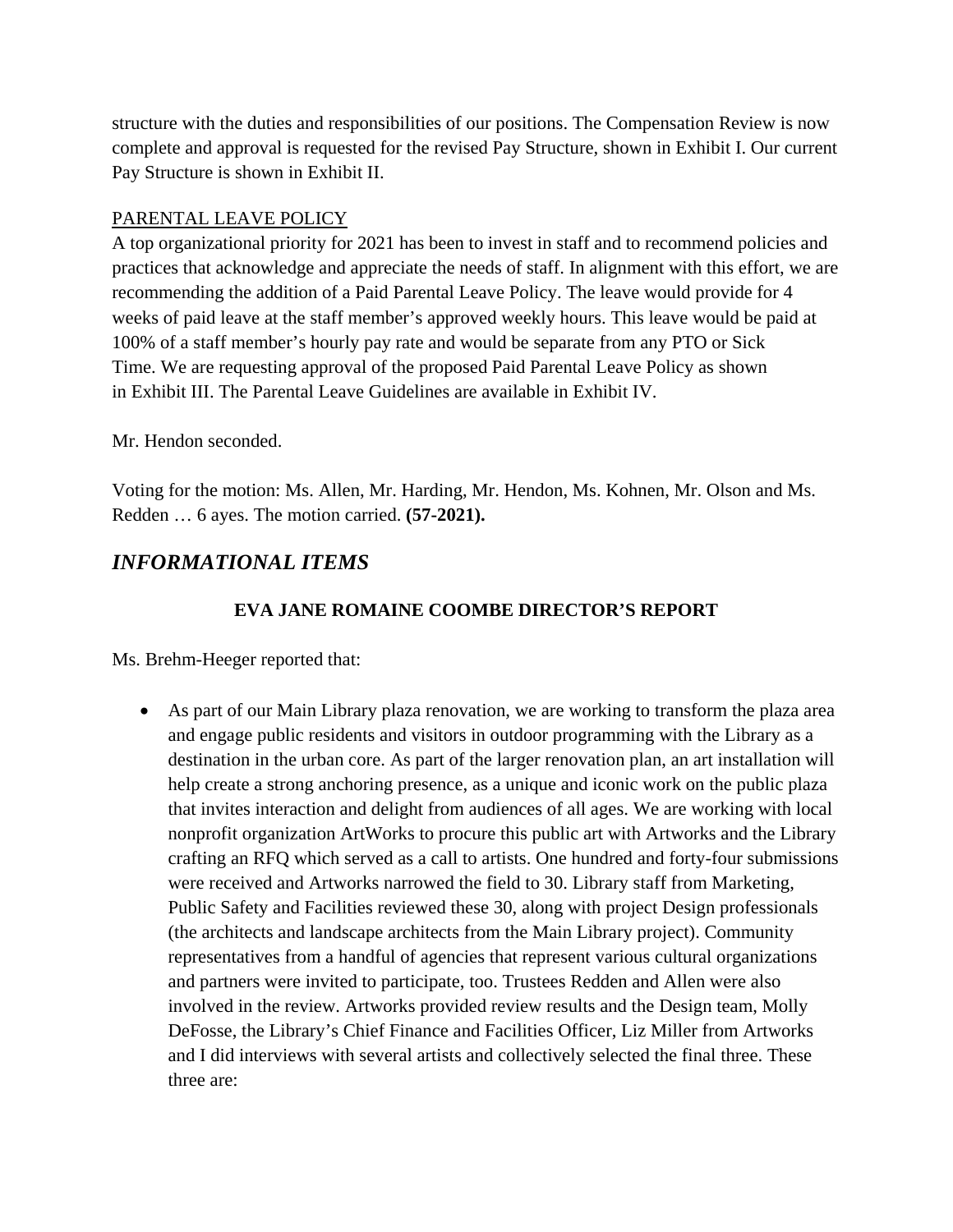- o Osman Akan, a Turkish American based in New York who focuses on modular artworks that incorporate reflective materials, natural light, and artificial light.
- o Blessing Hancock, owner of Skyrim Studio in Tucson, AZ, whose art focuses on expressing site specificity and transforming that site through variations in light, shadow, and color.
- o Jen Lewin, produces artwork which is tech-based and highly interactive, incorporating changes in light intensity and color, as well as orientation of pieces. Lewin's installation, The Pool, was featured in BLINK 2017's inaugural festival.

The proposals from the finalists will be submitted in mid-December, with the design finalized in February/March, 2022 and installation planned by the end of 2022.

- Government Relations Coordinator Elaine Fay and I attended the Cincinnati Chamber's Statehouse Reconnect event in Columbus on November 17. At the event, Elaine and I had the opportunity to hear from and talk with members of the General Assembly. We also attended a panel featuring former State Senator and Ohio's current Chancellor of Higher Education, Randy Gardner, who emphasized how important increased awareness about post-secondary education opportunities are for individuals and the overall health of our state's workforce in the coming years. Additional panels provided information about the latest developments on redistricting, economic development and broadband accessibility.
- I will be presenting 2021 highlights at the Board meeting in February but wanted to take this opportunity to thank our community, our staff and our Board of Trustees for their continued patience and support in navigating another challenging year. Please note that our Library remained open for in-person service, adding hours per week at several of our smaller branches (all but 2 locations are currently open at least 52 hours per week, up from 44 pre-pandemic and the remaining 2 locations will increase to 52 hours Jan 2022); drive-thru service at 3 locations; and adding service on Sundays by opening these and other drive-thrus.

#### **FACILITIES AND FINANCE AND AUDIT COMMITTEE REPORT**

Mr. Hendon reported that:

• The Price Hill Branch project was recently recognized in the American Libraries magazine for "rebirth after disaster." The article noted the renovation and improvements made at the branch and included a photograph. Overall, there were 11 libraries noted in the showcase.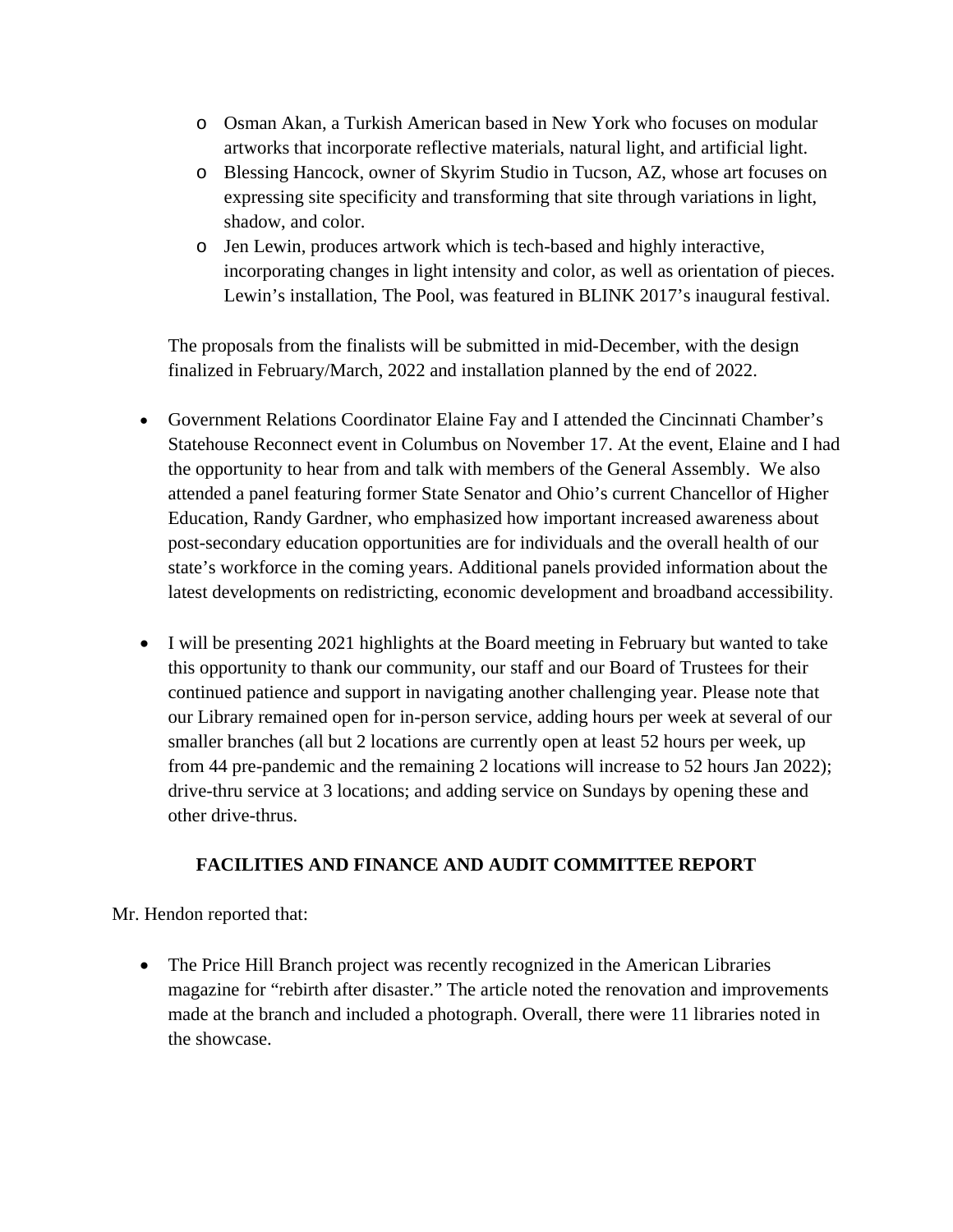- The Deer Park Branch is set to open to the public on December 10. There will be several punch list items to complete. The front door on opening day will be a temporary solution until the permanent door is received and installed. We anticipate additional change orders as part of the completion. These, along with a summary of the overall project, will be reported in February 2022.
- We are working on the final closeout documentation and a few remaining punch list items for the Price Hill Branch Accessibility project. As previously reported, the Library has been named in a claim filed by Imbus Roofing on Jostin Construction. Recently, this claim has been stayed due to agreed upon arbitration by the two parties. The Hamilton County Prosecutor's Office continues to monitor the case on behalf of the Library.
- We are still working on the final closeout documentation with Geiler Company for the Energy Retrofit project. As noted in the last several Board reports, the Geiler Co. has filed a claim against the Library stating that the work performed was greater than the contracted scope. The Hamilton County Prosecuting Attorney's Office is representing the Library in this matter.

#### **HUMAN RESOURCES COMMITTEE REPORT**

Ms. Allen reported that:

- In an effort to review the past year's performance of the Eva Jane Romaine Coombe Director as it pertains to organizational priorities as well as core competencies that lead to fulfilling the Mission and Vision of the Library, an established formal annual review process of the Director, facilitated by the Board of Trustees and Human Resource Director, Kyla Hardin, was conducted. This review was also used to help set strategic priorities and initiative for 2022.
- On November 14, 2021, we hired our first Diversity, Equity, Inclusion and Culture Director, Dr. Ashli Dees. Dr. Dees' background in diversity, equity and inclusion (DEI) and organizational culture comes from her extensive education and committee work at Cincinnati Children's Hospital Medical Center, which included:
	- o Overseeing their Social Services Division Diversity and Inclusion Steering Committee, including designing and delivering anti-bias and anti-discrimination trainings
	- o Overseeing their Adolescent and Transition Medicine Culture Committee
	- o Service on the African-American Professional Advisory Council
	- o Service on the Human Trafficking Work Group
	- o Service on the Trauma-Informed Work Group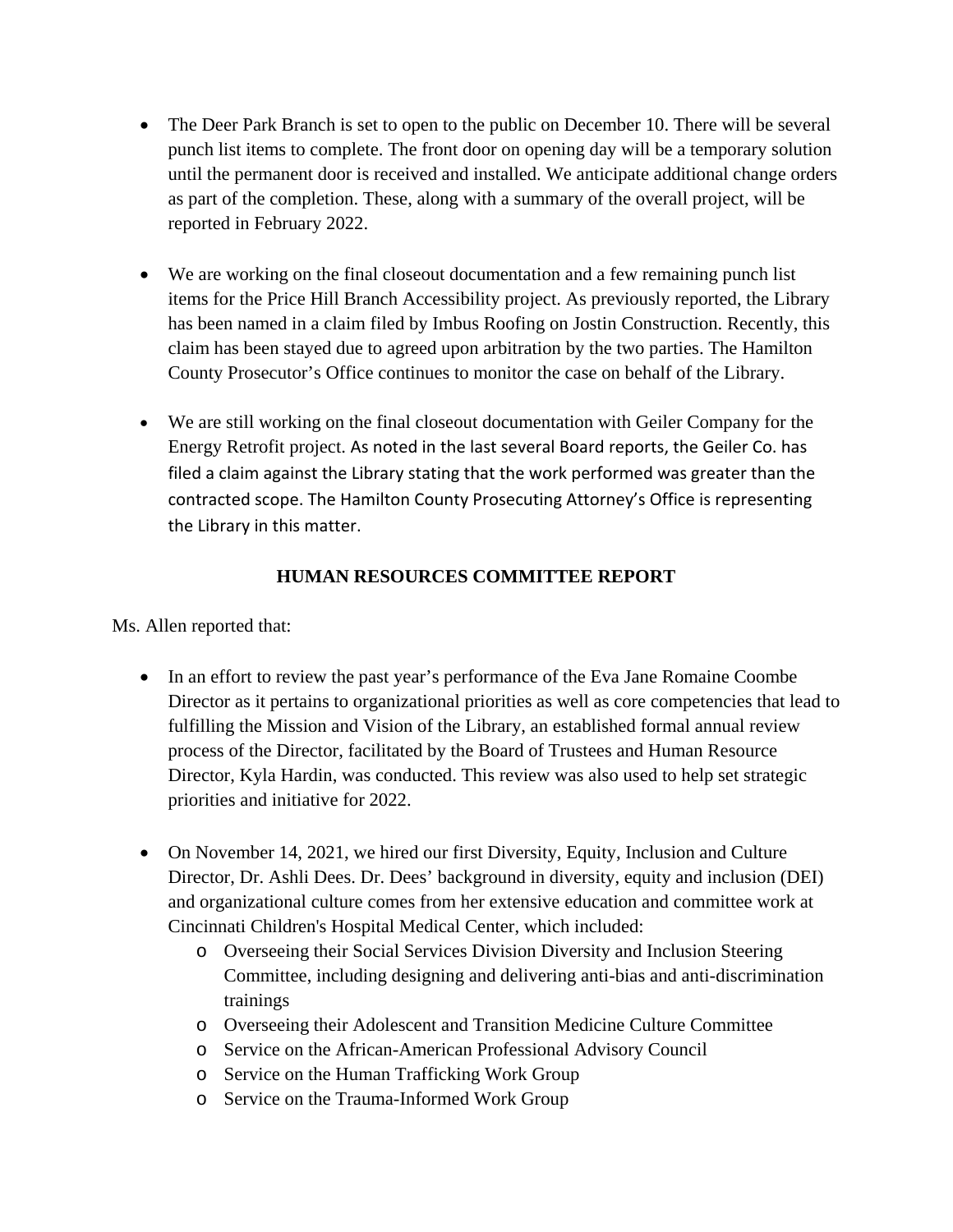In the upcoming months, we look forward to aligning the leadership of Dr. Dees with the work and recommendations of our DEI consultant, Jen Ingram and Calibrated Lens.

- The United Way and Community Shares annual campaigns ended October 21. The final numbers received from United Way and Community Shares are:
	- o United Way \$1,224.00
	- o Community Shares \$2,516.00
- We are in the process of planning our ninth annual Staff Recognition Program that was postponed from last month. Our goal is to hold this as an in-person event in February. More details will be shared as the date and location are confirmed.

# **OPERATIONS COMMITTEE REPORT**

Ms. Kohnen introduced Natalie Fields.

Deer Park Branch Manager, Natalie Fields talked about the 25,000 square foot Next Generation Deer Park Branch Library, which [opened last week](https://rufus.plch.net/Engage/News-Updates-Blog/senior-leadership-team-weekly-perspective-dec-10-with-chris-holt) and is the culmination of decades of service by Library branch staff to the community. Service started in 1950 when the Deer Park Branch opened in a newly constructed Deer Park High School as a joint investment between the Deer Park community and the Cincinnati & Hamilton County Public Library. That relationship remained strong and continued as the branch moved from the High School to the Dillon Vale Shopping Center. In 2019, Deer Park and the surrounding communities had the largest attendance of all the community listening sessions hosted by the Library as part of its Facility Master Plan process.

Ms. Kohnen reported that:

- As part of our ongoing commitment to customers, we have revised the title and duties of the social worker position and re-posted it as a Resource Navigator. This position will focus on engaging directly with our most vulnerable customers and working in partnership with community agencies. The Resource Navigator will work with Human Resources in assessing staff needs and suggesting appropriate training.
- Over the next few months, the Northside Branch Library will host an art exhibit as part of the Nancy & David Wolf Holocaust & Humanity Center's Cincy Upstander Project. The Project displays images of people who model character strength by standing up for others and their rights.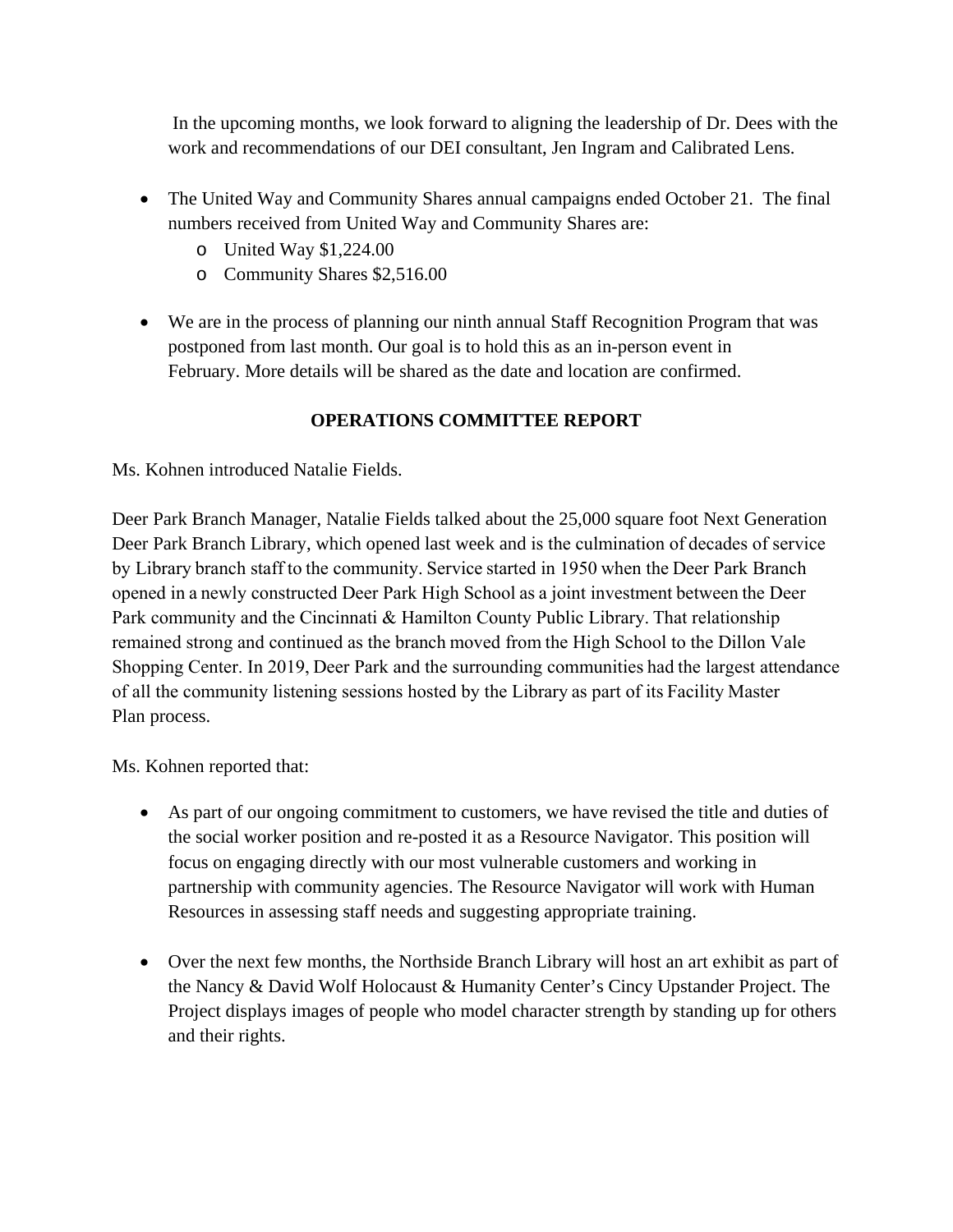• The Library was notified, via a letter from the Ohio Civil Rights Commission dated October 13, 2021, that we are a Respondent in Derrick Blassingame v. Main Library, Public Library of Cincinnati and Hamilton County. The Library worked with the Hamilton County Prosecuting Attorney's Office, which filed a response on November 9, 2021.

#### **STRATEGY COMMITTEE REPORT**

Mr. Harding reported that:

- The Library's current Strategic Plan was published in 2017. Given the many changes in the Library, the community, and beyond since that time, it is necessary to undergo a new round of strategic planning to develop a new plan that addresses the evolving needs of our community. The intent is to begin the process in the second quarter of 2022 and complete it by the end of the third quarter. Robust staff and community engagement will inform the process, and will leverage the successful practices developed during the creation of the Facility Master Plan. A scope of work and timeline are currently in development. This new plan will focus and guide the work of the Library over the next several years, and incorporate other key initiatives such as our diversity, equity and inclusion work and our Facility Master Plan implementation.
- Demand continues to be strong for COVID-19 test kits, which are being offered through our seven drive-thru locations. The Ohio Department of Health is transitioning our shipments of kits to primarily over-the-counter (OTC) kits in lieu of the proctored kits, due to data collected that overwhelmingly shows the proctoring portion of the current kits are going unused. We expect to begin offering the OTC kits in January at all drive-thru locations while continuing to offer a limited amount of proctored kits through our drivethru at the downtown Main Library. Between April and November of this year, the Library has distributed 71,000 kits to the community.
- The Library has also continued to serve as a vaccination site in neighborhoods with lower vaccination rates. Since August, Hamilton County Public Health has vaccinated 245 individuals at clinics hosted at select branch libraries.
- The Marketing Department is putting together plans for a public awareness campaign in early 2022, with a goal of increasing the number of visitors to our 41 locations. By leveraging a mix of digital, print and television messages, the Library will be able to reach individuals throughout the county.
- The Library is transitioning to more robust tools to manage customer information and engage customers. A group of staff researched several vendors and determined that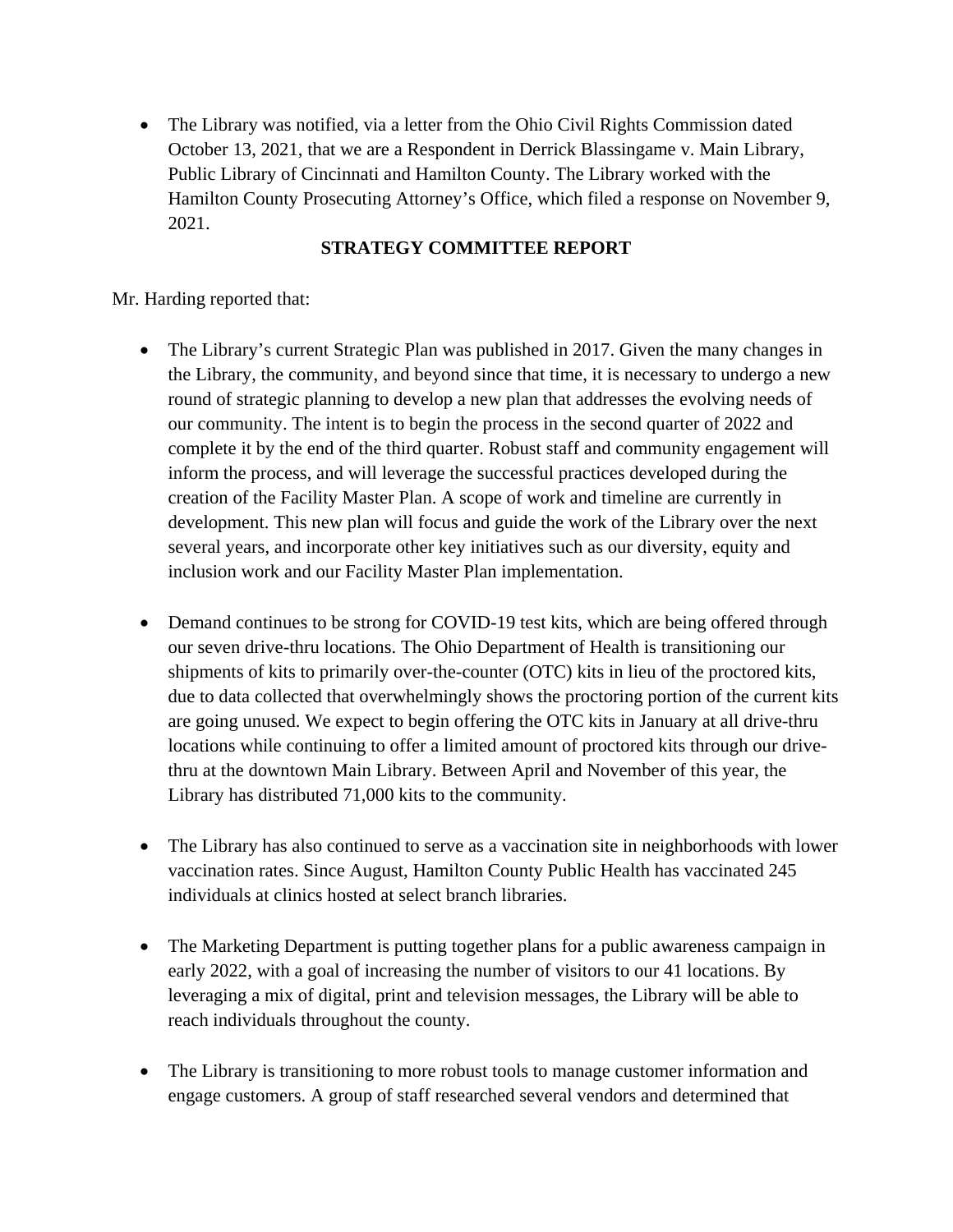Patron Point and Gale Analytics would allow us better email communications and significantly more robust demographic tools. The analytics tool will allow us to learn more about our customers as well as county residents who are not yet customers, which will help staff make more informed decisions across a variety of CHPL projects. One of the first planned customer emails will be to share out a survey to customers who have not returned to Library use since the onset of the pandemic to determine what, if anything, would bring them back.

- Congratulatory packets have been sent to Cincinnati Mayor-Elect Aftab Pureval and the 9 city council members who were elected or re-elected in November.
- One hundred percent of Ohio library ballot issues were approved in November's general election. Successful issues included 13 renewals, one additional/new, and one renewal with an increase. The average voter approval rating was 67%.
- As part of the implementation of the Facility Master Plan, we are planning several community information sessions for early 2022 for our Design Projects that are inprogress, including the downtown Main Library and Madisonville. As plans progress for our West End and Symmes locations, we anticipate hosting community information sessions in those communities later in 2022.
- As part of a recent rollout of a customer experience framework that aligns with the principles in the Facility Master Plan as well as our brand identity, branch visits are continuing through the end of the year to engage staff with the framework to build understanding and alignment across CHPL.
- The Adult Learning Center has announced its slate of winter programs and will continue its popular Career 101 and Life 101 series. Attendance during our fall classes exceeded 1,400 for September, October and November. Twenty-eight virtual winter classes are being offered through the ALC, including:
	- o Dressing Professionally on a Budget
	- o Drawing Birds in the Style of Charley Harper
	- o Graphic Novel Club for English Language Learners
- The Winter Checkout Challenge, which challenges adults to use Library resources to learn a new skill or explore a new hobby, will launch in January and run through February.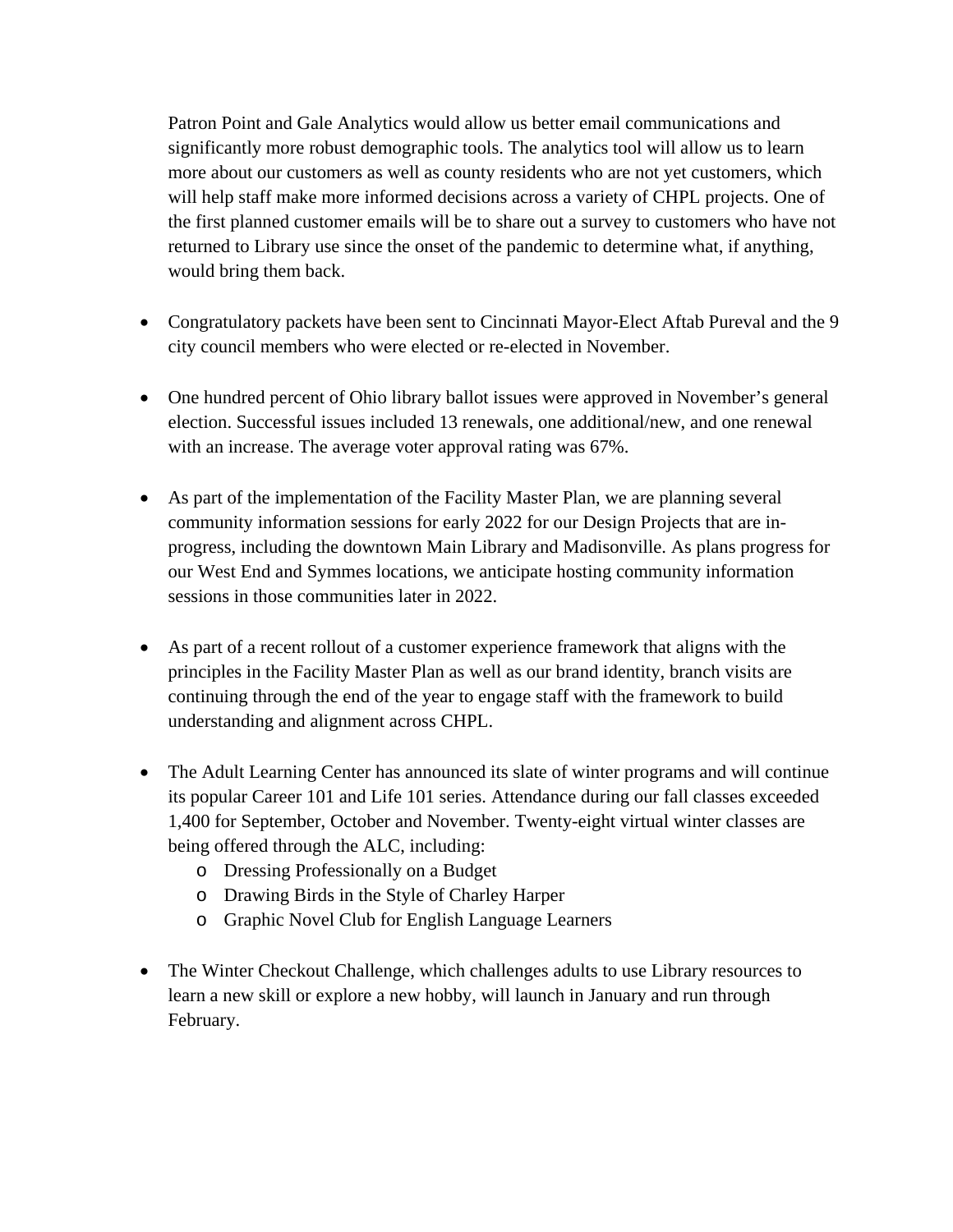• Youth Services Librarians met recently for a full day planning retreat to prepare for 2022, with a focus on early literacy, school success and preparing teens for life after high school, including career exploration, workforce readiness and life skills.

#### **TECHNOLOGY COMMITTEE REPORT**

#### Mr. Olson reported that:

- Over the Summer of 2021, employment trends seen on a national level were also seen by our Library, particularly in Grade 1 positions. The Sorting and Materials Retrieval (SMRT) Department, which has one of the Library's largest staff, had 17 unfilled openings. During the pandemic, SMRT has not had a significant reduction in their workload, as customers have continued to place holds on materials at a demanding rate. Additionally, SMRT represents one of the most diverse staff populations in the Library. To meet the demands of the work, and to ensure support for equity in staffing, the Library decided to fulfill its pledge to increase the starting wages of Grade 1 (the grade of most SMRT staff) to \$13.00/hour. The next week, there were increased candidate pools for the open SMRT positions leading to filling several very quickly. The increase in starting pay was separate from the Compensation Review, which will make the positions even more attractive to potential candidates and fortify our efforts toward diversity, equity and inclusion as an institution.
- Vacant Delivery Driver positions also follow the national trend. There are currently two positions open with limited candidates in the applicant pool. The lack of drivers means that some of the essential functions of the Library, such as getting materials requested by customers to their desired pick-up locations, is inhibited. The Compensation Review will improve what the Library will offer as starting pay for the driver positions, and we will take a close look to see if that is successful. To increase the delivery drivers' capacity in the short term, we are engaging with a courier service to assist with the abundance of donated materials we receive at our branch locations.
- In early 2020, IT implemented software called Ironscales to help scrutinize suspicious emails to protect against phishing, the most prevalent cybercrime that year. In early 2022, we will roll out further phishing training through Ironscales for all staff to help protect against this constant threat.

#### **DEVELOPMENT COMMITTEE REPORT**

Ms. Kohnen reported that: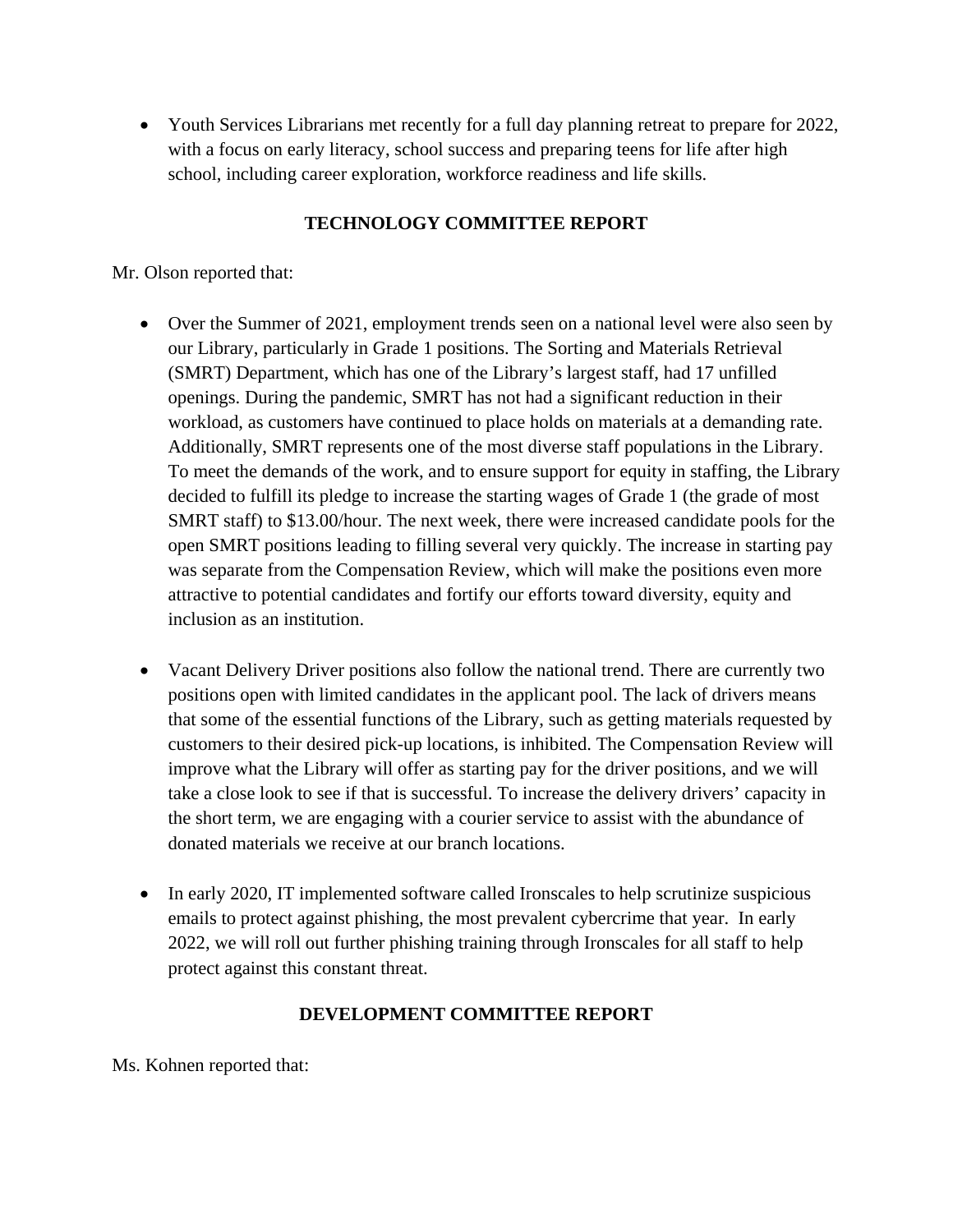- The Library has been the grateful recipient of several gifts since October, including two sizeable bequest distributions.
- Since October, The Library Foundation has been the grateful recipient of several significant gifts as follows: Gilman Family Fund, Stern Family Charitable Fund, the Pichler Fund, The Dennis B. and Patricia L. Worthen Fund and Helen M. Meyer. Additionally, the H.B. E.W. and F.R. Luther Charitable Foundation has renewed its support for the Discover Summer program. Several additional applications for funding have been submitted and are being reviewed.
- The Foundation's annual end-of-year giving campaign is well underway. More than 48% of CHPL staff participated in the staff portion of the campaign. The public campaign started with 28,000+ mailers being sent to households across the county in November, followed up with customer emails and a blog to encourage participation during Giving Tuesday. Preliminary results show strong, early growth in the number of donations received (up 38% in November). Full results will be available in late January 2022.

# *CONSENT AGENDA ITEMS*

Ms. Allen moved the Board approve the consent agenda as follows:

- Minutes of the Regular Meeting held October 12, 2021
- Monthly Financial Reports for the periods ending October 31, 2021 and November 30, 2021
- Marketing Board Report October 2021 and November 2021
- Contributions, Gifts, and Donations October 1, 2021 November 30, 2021

|  | October 1, 2020 - November 30, 2021                                              |                                                           |            |  |  |
|--|----------------------------------------------------------------------------------|-----------------------------------------------------------|------------|--|--|
|  |                                                                                  |                                                           |            |  |  |
|  |                                                                                  |                                                           |            |  |  |
|  | $10/5/2021$ Anonymous                                                            | Support for the Library (designated for capital projects) | 200,000.00 |  |  |
|  | 10/11/2021 Friends of the Public Library                                         | <b>Support for Programs</b>                               | 30,000.00  |  |  |
|  | 10/27/2021 Library Foundation - Tom Jones                                        | Support for North Plaza Project                           | 100,000.00 |  |  |
|  | 11/8/2021 Library Foundation - Seasongood Grant Support for Digitization Project |                                                           | 24,721.00  |  |  |
|  | 11/19/2021 Hugo Trust                                                            | Support for the Library (designated for capital projects) | 20,000.00  |  |  |
|  | 11/19/2021 Anonymous                                                             | Support for the Library (designated for capital projects) | 56,054.77  |  |  |

CONTRIBUTIONS, GIFTS, AND DONATIONS RECEIVED GREATER THAN \$1000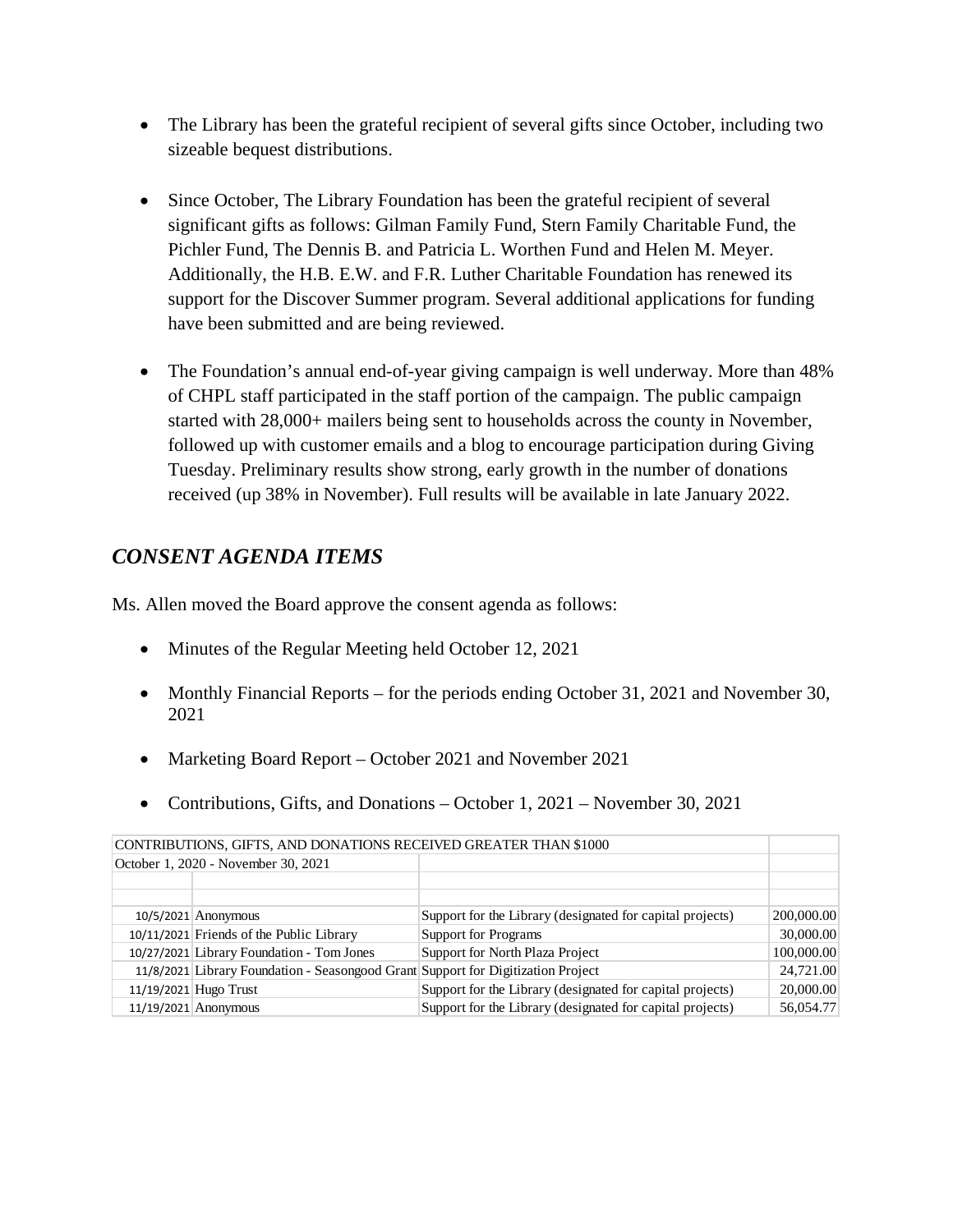• Personnel Change Report reflects changes through November 27, 2021

| <b>Personnel Report</b> |                       |                             |                                  |            |              |                       |
|-------------------------|-----------------------|-----------------------------|----------------------------------|------------|--------------|-----------------------|
| <b>ACTION</b>           | <b>FULL NAME</b>      | <b>JOB TITLE</b>            | <b>AGENCY</b>                    | <b>FTE</b> | <b>GRADE</b> | <b>EFFECTIVE DATE</b> |
| Appointment             | Huffman, Melody A     | Shelver                     | Covedale Branch                  | 0.30       | 01           | 09/19/2021            |
|                         |                       | Library Customer            |                                  |            |              |                       |
| Appointment             | Colesanti, Ellen N    | Adviser                     | Anderson Branch                  | 0.60       | 04           | 09/19/2021            |
|                         |                       | Public Safety               |                                  |            |              |                       |
| Appointment             | Gordon, Ebony         | Manager                     | Public Safety                    | 1.00       | $10\,$       | 09/19/2021            |
| Appointment             | Tippett, Chelsea M    | Shelver                     | Norwood Branch                   | 0.30       | 01           | 09/19/2021            |
|                         |                       |                             | Sorting & Materials              |            |              |                       |
| Appointment             | Hopkins, Amy E        | Page                        | Retrieval                        | 1.00       | 01           | 09/19/2021            |
| Appointment             | Strauss, Arielle J    | Shelver                     | Hyde Park Branch                 | 0.30       | 01           | 09/19/2021            |
|                         |                       | Library Customer            |                                  |            |              |                       |
| Appointment             | Sprague, Lauren L     | Adviser                     | Delhi Township Branch            | 0.50       | 04           | 09/19/2021            |
|                         |                       | Library Customer            |                                  |            |              |                       |
| Appointment             | Maycock, Kyle J       | Adviser                     | St Bernard Branch                | 0.50       | 04           | 09/19/2021            |
|                         |                       | Library Customer            |                                  |            |              |                       |
| Appointment             | Watkins, Porsha R     | Adviser                     | Norwood Branch                   | 0.50       | 04           | 09/19/2021            |
|                         |                       | Library Customer            |                                  |            |              |                       |
| Appointment             | Hart, Colleen W       | Adviser                     | College Hill Branch              | 0.50       | 04           | 09/19/2021            |
|                         | Sanchez, Agustin L    | Library Customer<br>Adviser | Clifton Branch                   | 0.50       | 04           | 09/19/2021            |
| Appointment             |                       |                             |                                  |            |              |                       |
|                         |                       | Shelver                     | Sorting & Materials<br>Retrieval | 1.00       | 01           |                       |
| Appointment             | Billheimer, Laura J   |                             |                                  |            |              | 10/03/2021            |
|                         |                       |                             | Sorting & Materials              |            |              |                       |
| Appointment             | Manjarrez, Natalie M  | Page<br>Content             | Retrieval                        | 1.00       | 01           | 10/03/2021            |
| Appointment             | Armstrong, Joseph M   | Specialist                  | Marketing                        | 1.00       | 07           | 10/03/2021            |
|                         |                       |                             |                                  |            |              |                       |
|                         | Rivera-Garcia, Nicole | Library Customer<br>Adviser | Elmwood Place Branch             | 0.60       | 04           | 10/03/2021            |
| Appointment             | M                     | Library Customer            |                                  |            |              |                       |
| Appointment             | Buckley, Pieper D     | Adviser                     | Clifton Branch                   | 0.50       | 04           | 10/03/2021            |
|                         |                       | Library Customer            |                                  |            |              |                       |
| Appointment             | Eck, Carmen V         | Adviser                     | Elmwood Place Branch             | 0.60       | 04           | 10/03/2021            |
| Appointment             | Briggs, Natalie M     | Shelver                     | Westwood Branch                  | 0.30       | 01           | 10/03/2021            |
|                         |                       | Library Customer            |                                  |            |              |                       |
| Appointment             | Moon, Anna L          | Adviser                     | Price Hill Branch                | 0.60       | 04           | 10/03/2021            |
|                         |                       | Library Customer            |                                  |            |              |                       |
| Appointment             | Coffey, Kathleen M    | Adviser                     | Popular Library                  | 0.50       | 04           | 10/17/2021            |
|                         |                       | Library Customer            |                                  |            |              |                       |
| Appointment             | Scheponick, Marie T   | Adviser                     | Reading Branch                   | 0.50       | 04           | 10/17/2021            |
|                         |                       | Homework Help               |                                  |            |              |                       |
|                         |                       | & Enrichment                |                                  |            |              |                       |
| Appointment             | Martin, Emma N        | Assistant                   | Harrison Branch                  | 0.30       | 01           | 10/17/2021            |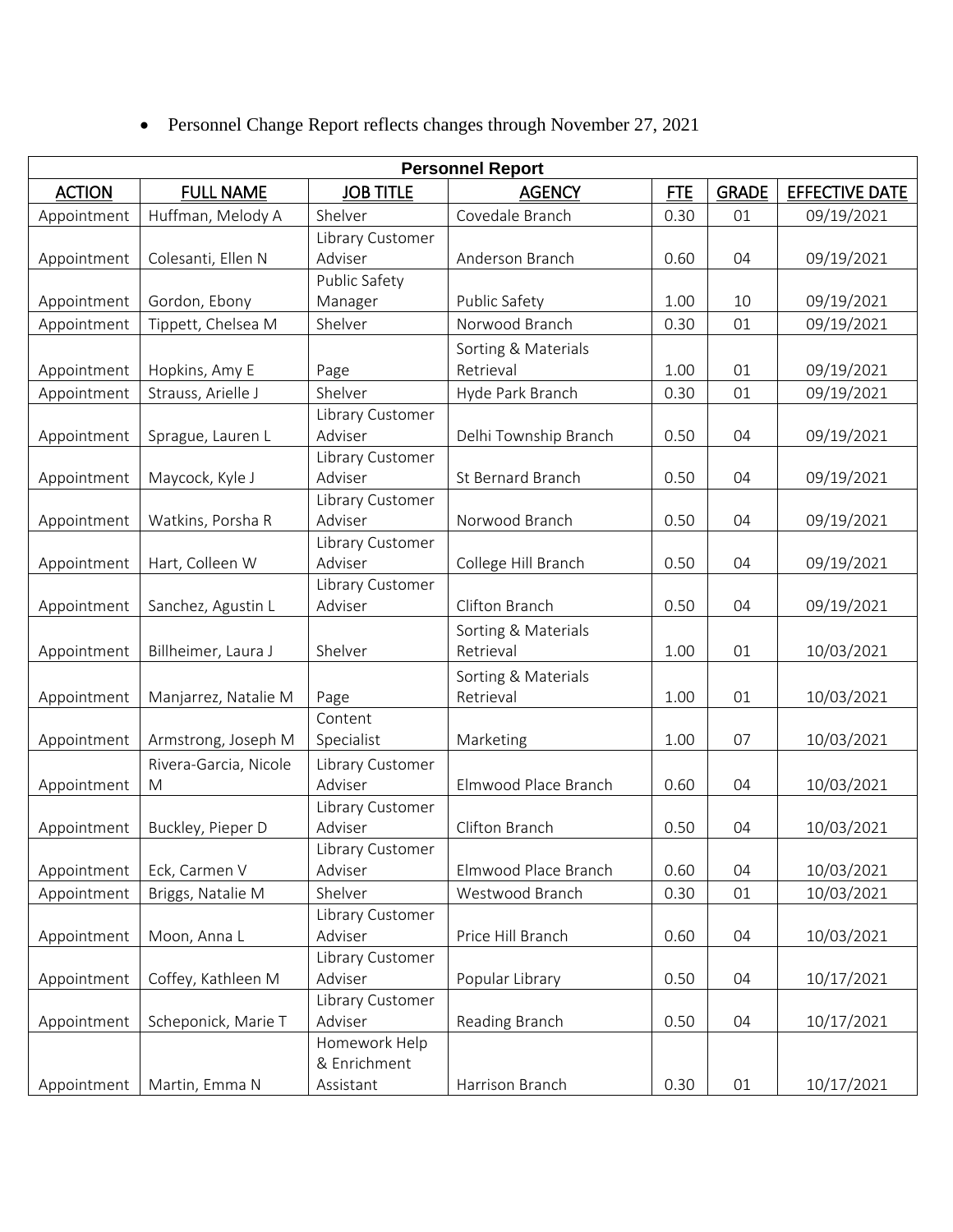| <b>Personnel Report</b> |                        |                         |                       |            |              |                       |
|-------------------------|------------------------|-------------------------|-----------------------|------------|--------------|-----------------------|
| <b>ACTION</b>           | <b>FULL NAME</b>       | <b>JOB TITLE</b>        | <b>AGENCY</b>         | <b>FTE</b> | <b>GRADE</b> | <b>EFFECTIVE DATE</b> |
|                         |                        | Library Customer        |                       |            |              |                       |
| Appointment             | Barnes, Terrianna T    | Adviser                 | Popular Library       | 0.60       | 04           | 10/17/2021            |
|                         |                        | Homework Help           |                       |            |              |                       |
|                         |                        | & Enrichment            |                       |            |              |                       |
| Appointment             | Cunningham, Rhani I    | Assistant               | Madisonville Branch   | 0.30       | 01           | 10/17/2021            |
|                         | Donnermeyer,           |                         | Sorting & Materials   |            |              |                       |
| Appointment             | Natalie A              | Shelver                 | Retrieval             | 0.50       | 01           | 10/17/2021            |
| Appointment             | Adams, Emily E         | Shelver                 | Loveland Branch       | 0.30       | 01           | 10/31/2021            |
| Appointment             | Nash, Leslie C         | Shelver                 | Loveland Branch       | 0.30       | 01           | 10/17/2021            |
|                         |                        |                         | Sorting & Materials   |            |              |                       |
| Appointment             | Jansing, Elisabeth K   | Shelver                 | Retrieval             | 0.60       | 01           | 10/31/2021            |
|                         |                        | Library Customer        |                       |            |              |                       |
| Appointment             | Jones, Jody J          | Adviser                 | Norwood Branch        | 0.50       | 04           | 10/31/2021            |
|                         |                        | Library Customer        |                       |            |              |                       |
| Appointment             | Jones, Molly A         | Adviser                 | Delhi Township Branch | 0.50       | 04           | 10/31/2021            |
|                         | Steltenkamp, Meagan    |                         |                       |            |              |                       |
| Appointment             | Ε                      | Shelver                 | Madeira Branch        | 0.30       | 01           | 10/31/2021            |
|                         |                        | Library Customer        |                       |            |              |                       |
| Appointment             | Ursatchi-Dodd, Britt K | Adviser                 | Clifton Branch        | 0.50       | 04           | 10/31/2021            |
| Appointment             | Thomas, Ella L         | <b>Monitor Mentor</b>   | Bond Hill Branch      | 0.375      | 07           | 10/31/2021            |
| Appointment             | Jenkins, Kenneth T     | <b>Monitor Mentor</b>   | Norwood Branch        | 0.375      | 07           | 10/31/2021            |
|                         |                        |                         | Sorting & Materials   |            |              |                       |
| Appointment             | Cochran, Joshua G      | Shelver                 | Retrieval             | 0.50       | 01           | 10/31/2021            |
| Appointment             | Beck, Clark E          | <b>Monitor Mentor</b>   | West End Branch       | 0.375      | 07           | 11/14/2021            |
|                         |                        | Diversity, Equity,      |                       |            |              |                       |
|                         |                        | Inclusion and           |                       |            |              |                       |
| Appointment             | Dees, Ashli D          | Culture Director        | Director's Office     | 1.00       | 13           | 11/14/2021            |
|                         |                        | Library Customer        |                       |            |              |                       |
| Appointment             | Clark, Danielle M      | Adviser                 | Clifton Branch        | 0.50       | 04           | 11/14/2021            |
|                         |                        | Public Safety           |                       |            |              |                       |
| Appointment             | Myers, Irilla P        | Specialist              | Public Safety         | 1.00       | 05           | 11/14/2021            |
|                         |                        | Library Customer        |                       |            |              |                       |
| Appointment             | Porter, Ashlyn S       | Adviser                 | Covedale Branch       | 0.50       | 04           | 11/14/2021            |
|                         |                        | <b>Customer Service</b> |                       |            |              |                       |
| Appointment             | Dean, Susan A          | Substitute              | Service               | 0.725      |              | 11/14/2021            |
|                         |                        | Homework Help           |                       |            |              |                       |
|                         |                        | & Enrichment            |                       |            |              |                       |
| Appointment             | Dia, Aminata I         | Assistant               | Forest Park Branch    | 0.30       | 01           | 11/14/2021            |
|                         |                        | Library Customer        |                       |            |              |                       |
| Appointment             | Woolums, Justin T      | Adviser                 | Hyde Park Branch      | 0.50       | 04           | 11/14/2021            |
|                         |                        | Library Customer        |                       |            |              |                       |
| Appointment             | Francis, Amber         | Adviser                 | Mt. Washington Branch | 0.50       | 04           | 11/14/2021            |
| Appointment             | Sall, Nailah P         | Shelver                 | Deer Park Branch      | 0.30       | 01           | 11/14/2021            |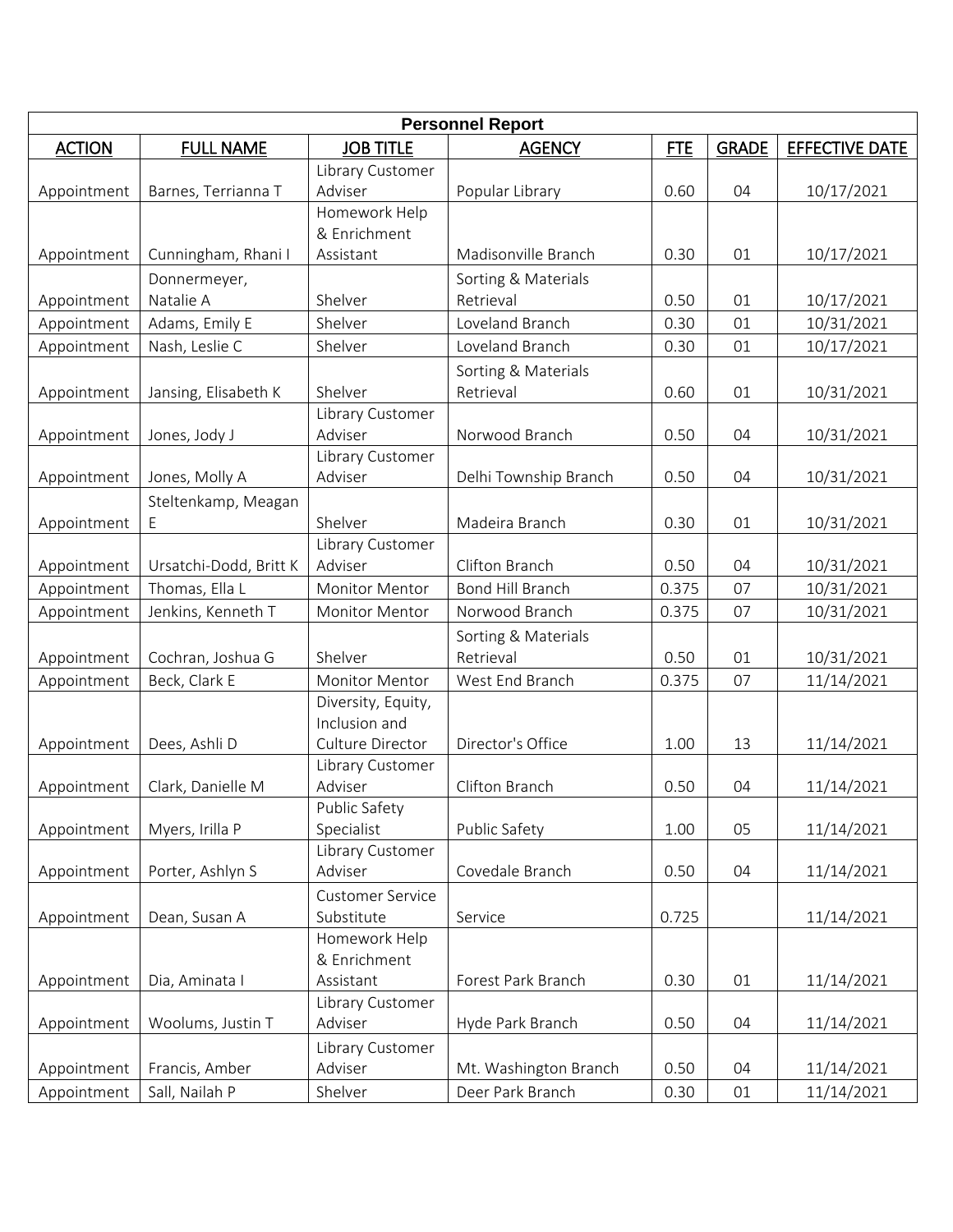| <b>Personnel Report</b> |                     |                             |                         |            |              |                       |
|-------------------------|---------------------|-----------------------------|-------------------------|------------|--------------|-----------------------|
| <b>ACTION</b>           | <b>FULL NAME</b>    | <b>JOB TITLE</b>            | <b>AGENCY</b>           | <b>FTE</b> | <b>GRADE</b> | <b>EFFECTIVE DATE</b> |
| Appointment             | Miller, Rasheed B   | Shelver                     | Bond Hill Branch        | 0.30       | 01           | 11/14/2021            |
|                         |                     | <b>Customer Service</b>     |                         |            |              |                       |
| Appointment             | McDowell, Jamilah I | Substitute                  | Service                 | 1.00       | 04           | 11/14/2021            |
|                         |                     | Library Customer            |                         |            |              |                       |
| Appointment             | Holloway, Sherrie S | Adviser                     | Bond Hill Branch        | 0.50       | 04           | 10/17/2021            |
| Appointment             | Jones, Katrina G    | Shelver                     | Oakley Branch           | 0.30       | 01           | 10/03/2021            |
|                         |                     | Library Customer            |                         |            |              |                       |
| Appointment             | Rausch, Kailey S    | Adviser                     | Mt. Healthy Branch      | 1.00       | 04           | 10/03/2021            |
|                         |                     | Library Customer            |                         |            |              |                       |
| Appointment             | Williams, Cara N    | Adviser                     | Madisonville Branch     | 0.60       | 04           | 10/17/2021            |
|                         |                     |                             | Sorting & Materials     |            |              |                       |
| Appointment             | Jones, Vanessa V    | Sorter                      | Retrieval               | 1.00       | 01           | 10/17/2021            |
|                         |                     | <b>Customer Service</b>     |                         |            |              |                       |
| Appointment             | Even, Jennifer L    | Substitute                  | Service                 | 0.725      | 04           | 09/19/2021            |
|                         |                     | <b>Customer Service</b>     |                         |            |              |                       |
| Appointment             | Anglim, Juliette M  | Substitute                  | Service                 | 0.725      | 04           | 10/31/2021            |
|                         |                     | Library Customer            |                         |            |              |                       |
| Appointment             | Malcom, Bruce E     | Specialist                  | College Hill Branch     | 1.00       | 05           | 09/19/2021            |
|                         |                     |                             | Sorting & Materials     |            |              |                       |
| Change                  | Spenlen, Stephen M  | Shelver                     | Retrieval               | 0.60       | 01           | 09/19/2021            |
|                         |                     |                             | Sorting & Materials     |            |              |                       |
| Change                  | Cruder, Ciara L     | Shelver                     | Retrieval               | 0.60       | 01           | 09/19/2021            |
|                         |                     | Line Assistant              |                         |            |              |                       |
|                         |                     | Physical                    |                         |            |              |                       |
| Change                  | Bolt Dibari, Mary J | Processing                  | Cataloging & Processing | 1.00       | 02           | 10/03/2021            |
|                         |                     | Library Customer<br>Adviser |                         |            |              |                       |
| Change                  | Fultz, Alyssa M     | Library Customer            | St Bernard Branch       | 1.00       | 04           | 10/03/2021            |
| Change                  | Rowen, Ella M       | Adviser                     | Covedale Branch         | 1.00       | 04           | 10/17/2021            |
| Change                  | Jones, Yancey H     | Monitor Mentor              | College Hill Branch     | 0.50       | 07           | 10/17/2021            |
|                         | McGovney, Hannah    | Library Customer            |                         |            |              |                       |
| Change                  | M                   | Adviser                     | Popular Library         | 1.00       | 04           | 09/19/2021            |
|                         |                     | Library Customer            |                         |            |              |                       |
| Change                  | Mordigal, Susan B   | Adviser                     | Greenhills Branch       | 0.60       | 04           | 11/14/2021            |
|                         |                     | Public Safety               |                         |            |              |                       |
| Change                  | Davis, Scott W      | Team Leader                 | Public Safety           | 1.00       | 07           | 09/19/2021            |
|                         |                     | Maintenance                 |                         |            |              |                       |
| Change                  | Ross, Ronald P      | Supervisor                  | Maintenance Services    | 1.00       | 07           | 09/19/2021            |
|                         |                     | Library Customer            |                         |            |              |                       |
| Change                  | Collett, Kevin D    | Adviser                     | Cheviot Branch          | 1.00       | 04           | 11/14/2021            |
| Change                  | Jacobs, Allison R   | Youth Librarian             | Mt. Healthy Branch      | 1.00       | 07           | 11/14/2021            |
| Change                  | Cox, Phyllis A      | Youth Librarian             | Loveland Branch         | 1.00       | 07           | 10/17/2021            |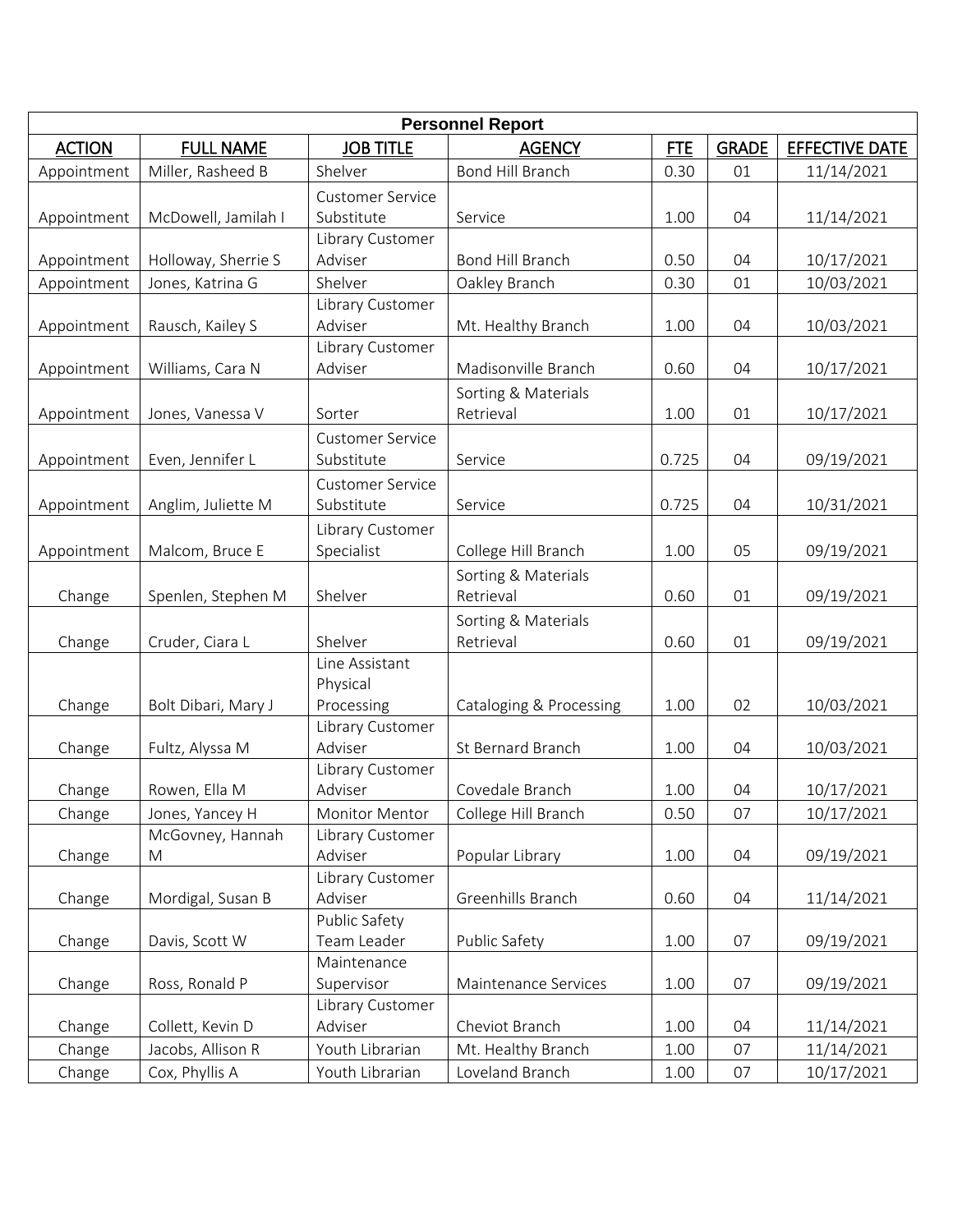|               | <b>Personnel Report</b>      |                                            |                                  |            |              |                |  |
|---------------|------------------------------|--------------------------------------------|----------------------------------|------------|--------------|----------------|--|
| <b>ACTION</b> | <b>FULL NAME</b>             | <b>JOB TITLE</b>                           | <b>AGENCY</b>                    | <b>FTE</b> | <b>GRADE</b> | EFFECTIVE DATE |  |
| Change        | Healy, Pamela A              | <b>Branch Team</b><br>Leader               | Green Township Branch            | 1.00       | 08           | 09/19/2021     |  |
| Change        | Mallstrom, Diane M           | Acquisitions<br>Specialist                 | Materials Selection & Acq        | 1.00       | 05           | 09/19/2021     |  |
| Change        | Allan, Macy E                | Library Customer<br>Adviser                | Pleasant Ridge Branch            | 1.00       | 04           | 10/03/2021     |  |
| Demotion      | McNabb, LeeAnn               | <b>Customer Service</b><br>Substitute      | Service                          | 0.725      | 04           | 10/03/2021     |  |
| Demotion      | Glemaker, Jacob M            | Copy Cataloger                             | Cataloging & Processing          | 1.00       | 05           | 10/03/2021     |  |
| Departure     | Custer, Grace A.             | Shelver                                    | North Central Branch             | 0.30       | 01           | 11/06/2021     |  |
| Departure     | Morris, Christina A.         | Public Safety<br>Specialist                | Public Safety                    | 1.00       | 05           | 09/19/2021     |  |
| Departure     | O'Connell, Ivy L.            | Library Customer<br>Adviser                | Mt. Washington Branch            | 0.50       | 04           | 09/28/2021     |  |
| Departure     | Bell, Cleo E.                | Library Customer<br>Adviser                | Popular Library                  | 0.60       | 04           | 10/02/2021     |  |
| Departure     | Stiggers, Kira M.            | Library Customer<br>Adviser                | Forest Park Branch               | 0.50       | 04           | 10/02/2021     |  |
| Departure     | Gardner, Kamryn S.           | Shelver                                    | Groesbeck Branch                 | 0.30       | 01           | 10/30/2021     |  |
| Departure     | McGovney, Hannah<br>M.       | Library Customer<br>Adviser                | Popular Library                  | 1.00       | 04           | 11/01/2021     |  |
| Departure     | Breidenbaugh,<br>Margaret E. | Library Customer<br>Adviser                | Walnut Hills Branch              | 1.00       | 04           | 11/06/2021     |  |
| Departure     | Johnson, Arianna N.          | Library Customer<br>Adviser                | Deer Park Branch                 | 1.00       | 04           | 11/13/2021     |  |
| Departure     | Watkins, Porsha R.           | Library Customer<br>Adviser                | Norwood Branch                   | 0.50       | 04           | 09/25/2021     |  |
| Departure     | Nunn, Lisa                   | Library Customer<br>Adviser                | Sharonville Branch               | 0.50       | 04           | 10/02/2021     |  |
| Departure     | Coffey, Kathleen M.          | Library Customer<br>Adviser                | Popular Library                  | 0.50       | 04           | 10/19/2021     |  |
| Departure     | Thompson, Joseph M.          | <b>Truck Driver</b>                        | Shipping & Receiving             | 1.00       | 03           | 10/23/2021     |  |
| Departure     | Skates, Adrianna J.          | Page                                       | Sorting & Materials<br>Retrieval | 1.00       | 01           | 10/29/2021     |  |
| Departure     | Cummings-Titus,<br>Clarice   | Homework Help<br>& Enrichment<br>Assistant | Bond Hill Branch                 | 0.30       | 01           | 11/11/2021     |  |
| Departure     | Tippett, Chelsea M.          | Shelver                                    | Norwood Branch                   | 0.30       | 01           | 11/22/2021     |  |
| Departure     | Stahl, Gregory M.            | Public Safety<br>Specialist                | Public Safety                    | 1.00       | 05           | 10/16/2021     |  |
| Departure     | Dennemann,<br>Shannon L.     | Shelver                                    | Pleasant Ridge Branch            | 0.30       | 01           | 10/29/2021     |  |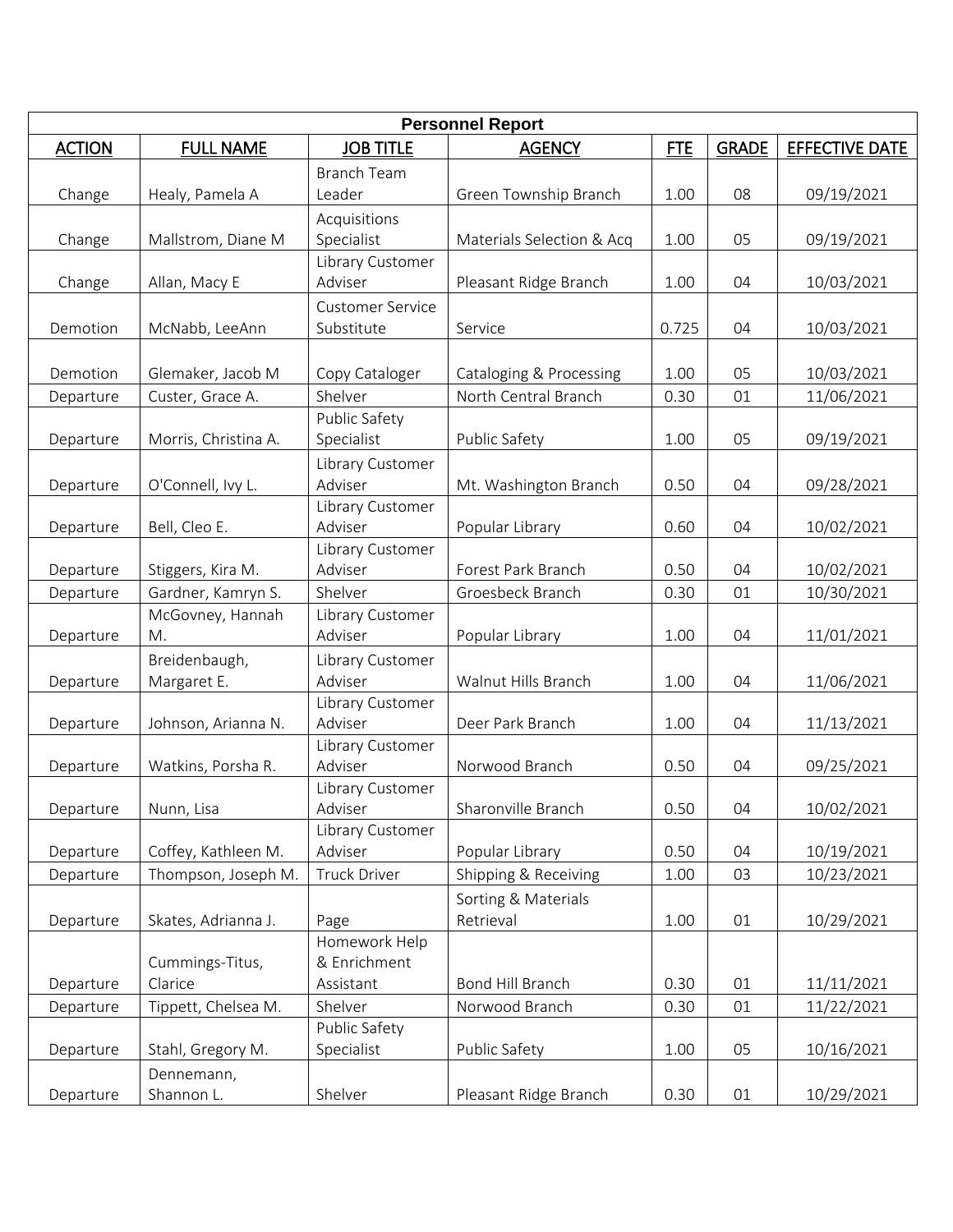|                      |                     |                          | <b>Personnel Report</b> |            |              |                |  |
|----------------------|---------------------|--------------------------|-------------------------|------------|--------------|----------------|--|
| <b>ACTION</b>        | <b>FULL NAME</b>    | <b>JOB TITLE</b>         | <b>AGENCY</b>           | <b>FTE</b> | <b>GRADE</b> | EFFECTIVE DATE |  |
|                      |                     | Library Customer         |                         |            |              |                |  |
| Departure            | Cheek, Heidi L.     | Adviser                  | Greenhills Branch       | 0.60       | 04           | 10/30/2021     |  |
|                      |                     |                          | Sorting & Materials     |            |              |                |  |
| Departure            | Griffin, Michael B. | Shelver                  | Retrieval               | 0.50       | 01           | 11/11/2021     |  |
|                      |                     | Library Customer         |                         |            |              |                |  |
| Departure            | Kneer, Andrew D.    | Adviser                  | Clifton Branch          | 1.00       | 04           | 11/12/2021     |  |
|                      |                     | Maintenance              |                         |            |              |                |  |
| Departure            | Kuchera, Timothy L. | Technician               | Maintenance Services    | 1.00       | 05           | 11/26/2021     |  |
|                      |                     |                          | Sorting & Materials     |            |              |                |  |
| Departure            | Olson, Nicolai      | Page<br>Library Customer | Retrieval               | 1.00       | 01           | 11/26/2021     |  |
| Departure            | Jones, Lesley A.    | Adviser                  | Price Hill Branch       | 0.60       | 04           | 11/26/2021     |  |
| Departure            | Ruffin, Carissa L.  | Shelver                  | Forest Park Branch      | 0.30       | 01           | 10/02/2021     |  |
|                      |                     |                          |                         |            |              |                |  |
|                      | Whalen, Jude S.     | Shelver                  | Symmes Township Branch  | 0.30       | 01           |                |  |
| Departure            |                     |                          |                         |            |              | 11/03/2021     |  |
| Departure            | Allen, Olivia K.    | Shelver                  | Green Township Branch   | 0.30       | 01           | 11/24/2021     |  |
|                      | Scribbin, Marc R.   | <b>Monitor Mentor</b>    | Avondale Branch         | 0.375      | 07           | 10/20/2021     |  |
| Departure            |                     | Senior Branch            |                         |            |              |                |  |
| Promotion            | Fields, Natalie R   | Manager                  | Deer Park Branch        | 1.00       | 10           | 10/03/2021     |  |
|                      |                     | Library Customer         | Sorting & Materials     |            |              |                |  |
| Promotion            | Grote, Amy L        | Specialist               | Retrieval               | 1.00       | 05           | 10/17/2021     |  |
|                      |                     | Library Customer         |                         |            |              |                |  |
| Promotion            | Jones, Ronisha R    | Specialist               | Cheviot Branch          | 1.00       | 05           | 10/17/2021     |  |
|                      |                     | Library Customer         |                         |            |              |                |  |
| Promotion            | Jones, Janie L      | Specialist               | North Central Branch    | 1.00       | 05           | 10/31/2021     |  |
| Promotion            | Nichting, Alyssa A  | Youth Librarian          | Westwood Branch         | 1.00       | 07           | 10/17/2021     |  |
|                      |                     | Library Customer         |                         |            |              |                |  |
| Promotion            | Hughes, Makaylah J  | Adviser                  | Cheviot Branch          | 0.50       | 04           | 10/31/2021     |  |
|                      |                     | Maintenance              |                         |            |              |                |  |
| Promotion            | Godbey, Joseph W    | Technician               | Maintenance Services    | 1.00       | 05           | 10/03/2021     |  |
|                      |                     | Library Customer         |                         |            |              |                |  |
| Promotion            | Bois, Patrick A     | Adviser                  | Clifton Branch          | 0.50       | 04           | 09/19/2021     |  |
|                      |                     |                          |                         |            |              |                |  |
| Retirement           | Ficker, Mary R.     | Copy Cataloger           | Cataloging & Processing | 1.00       | 05           | 09/30/2021     |  |
| 9/19/2021-11/27/2021 |                     |                          |                         |            |              |                |  |

- Statistical Report for November 2021
- Statistical Highlights Holds